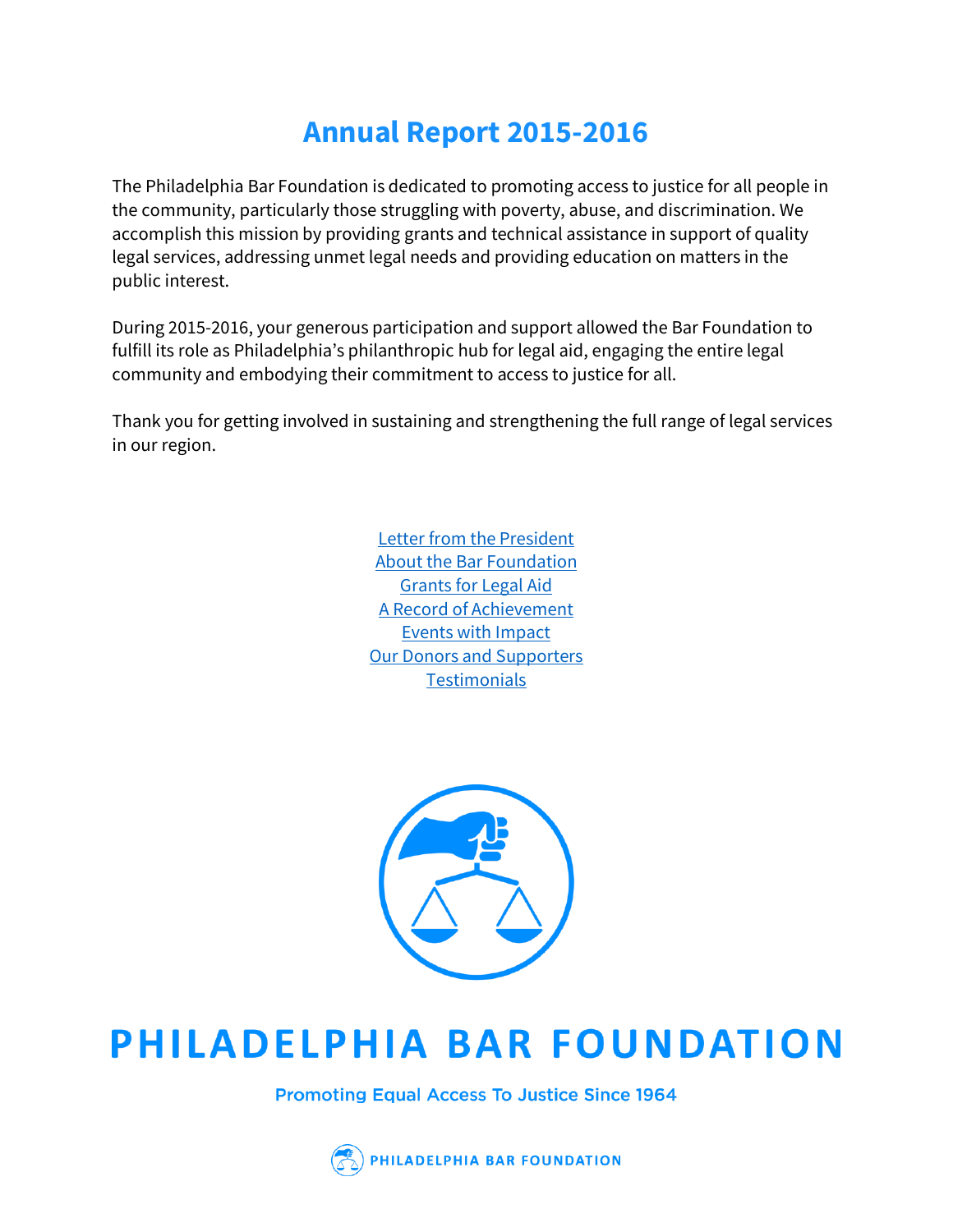# *Letter from the President*

# *December 2016*

### Dear Friends,

The conclusion of my two-year term as President of the Philadelphia Bar Foundation is bittersweet. I am pleased with the accomplishments of the organization and the passing of the torch to my close friend, Tom Brophy. I feel somewhat nostalgic in reflecting on the ten-plus year journey that has brought me to this point.

When I was invited to join the Bar Foundation Board over ten years ago, I felt all of the emotions one might expect to feel when



embarking on a new endeavor: excitement at the opportunity to make a difference; eagerness to plunge into a new organization and meet, befriend, and learn from my new colleagues. I was impressed by the lawyers who had interviewed me for the Board: Elaine Rinaldi, Amy Ginensky, Wendy (now U.S. District Judge) Beetlestone, and Deborah Gross. Each of them was a leader who had devoted considerable effort advocating through the Bar Foundation and otherwise for those facing discrimination and difficulty securing their legal rights. I figured they and the other Board members would show me the ropes and I would be able to make a difference. I'd find a way – through effort and dedication – to help the Foundation accomplish its mission of ensuring equal access to justice. I hoped to have an impact on the legal community and the city – to do something bigger than myself. While I thought I might be able to use the opportunity that participation on the Board would afford me to broaden my circle of business contacts, I was mostly focused on doing something positive for the community in which I live and work, and where my wife and I were raising our family.



My time on the Bar Foundation Board, and particularly the last four years as Vice President and President, gave me all I could hope for and more. But as my term as President draws to a close, I have come to realize that whatever I may have accomplished in our community, is dwarfed by the benefits I have reaped from the experience of participation. I have gained a circle of friends with whom I share a common

vision – that together our efforts can help those less fortunate to have access to the legal services they and their loved ones need to survive and perhaps even to thrive. Working together to support the Bar Foundation's fundraising initiatives and the development of a robust set of programs and fellowships has at times felt like working on my cases; I have

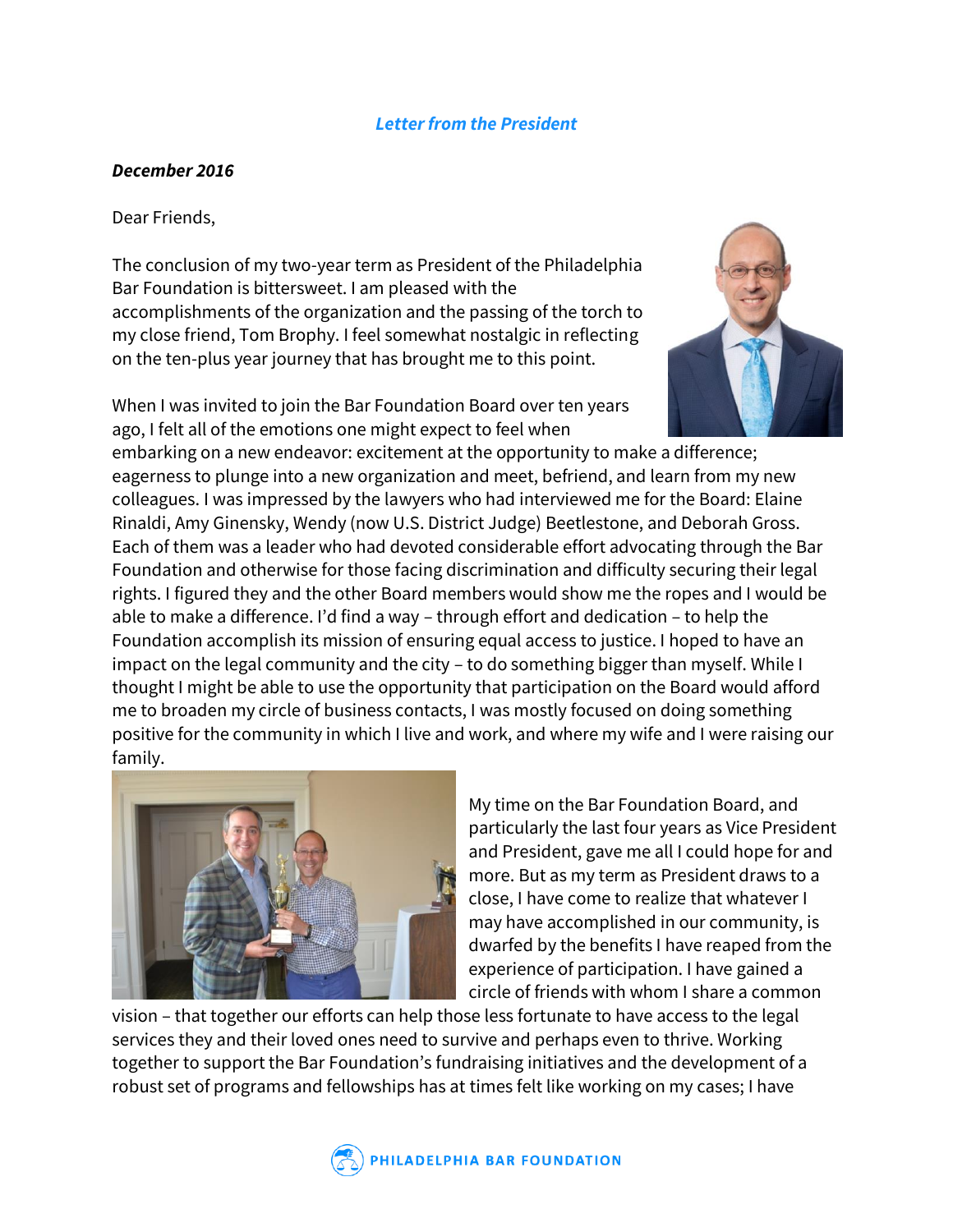experienced a sense of camaraderie and teamwork that I found both gratifying and sustaining. In short, I have developed friendships that I look forward to maintaining long after my term as President, and my ongoing service on the Board, has come to an end.

Perhaps most significantly, my work on the Bar Foundation Board – and as its President – has given me perspective. I see better how privileged many of us are to be members of a learned profession; a profession that allows us to have an impact – sometimes a profoundly positive impact – on the lives of others and on the quality of life in our community. I also have come to appreciate the extraordinary work performed every single day by the Bar Foundations' grantees. The more than 35 public interest organizations to whom the Foundation makes grants each year are truly awe-inspiring organizations, run by individuals with an unswerving dedication to those less fortunate. They are on the front lines of the most pressing legal and social issues we face, and every day they do more with less than any group of lawyers and individuals I have ever met. Supporting them through our work and fundraising at the Bar Foundation, watching them exchange ideas and collaborate on the Bar Association's Delivery of Legal Services Committee, getting to know their leaders and staff, involving them in the Foundation's work, has given me a sense of fulfillment that I will always treasure.

I joined the Bar Foundation Board thinking I could perhaps help do some good, but also thinking that I would grow as a lawyer. I have grown much more than I could have hoped or expected. Indeed with the exception of being a husband and father, and of running a successful trial team, few endeavors in my life have brought me the sense of fulfillment I have experienced in this role. So my final message to all of you is to participate, to join the Bar Foundation in its important work, to seek out opportunities for community service



not to fill out your resume but to fill out who you are as a human being. Perhaps you too will experience the same sense of satisfaction and personal growth that I have experienced. Thank you for all of your support.

Sincerely,

*STEVEN E. BIZAR, ESQ.*

President, Philadelphia Bar Foundation (2015 - 2016)

Partner, Dechert LLP

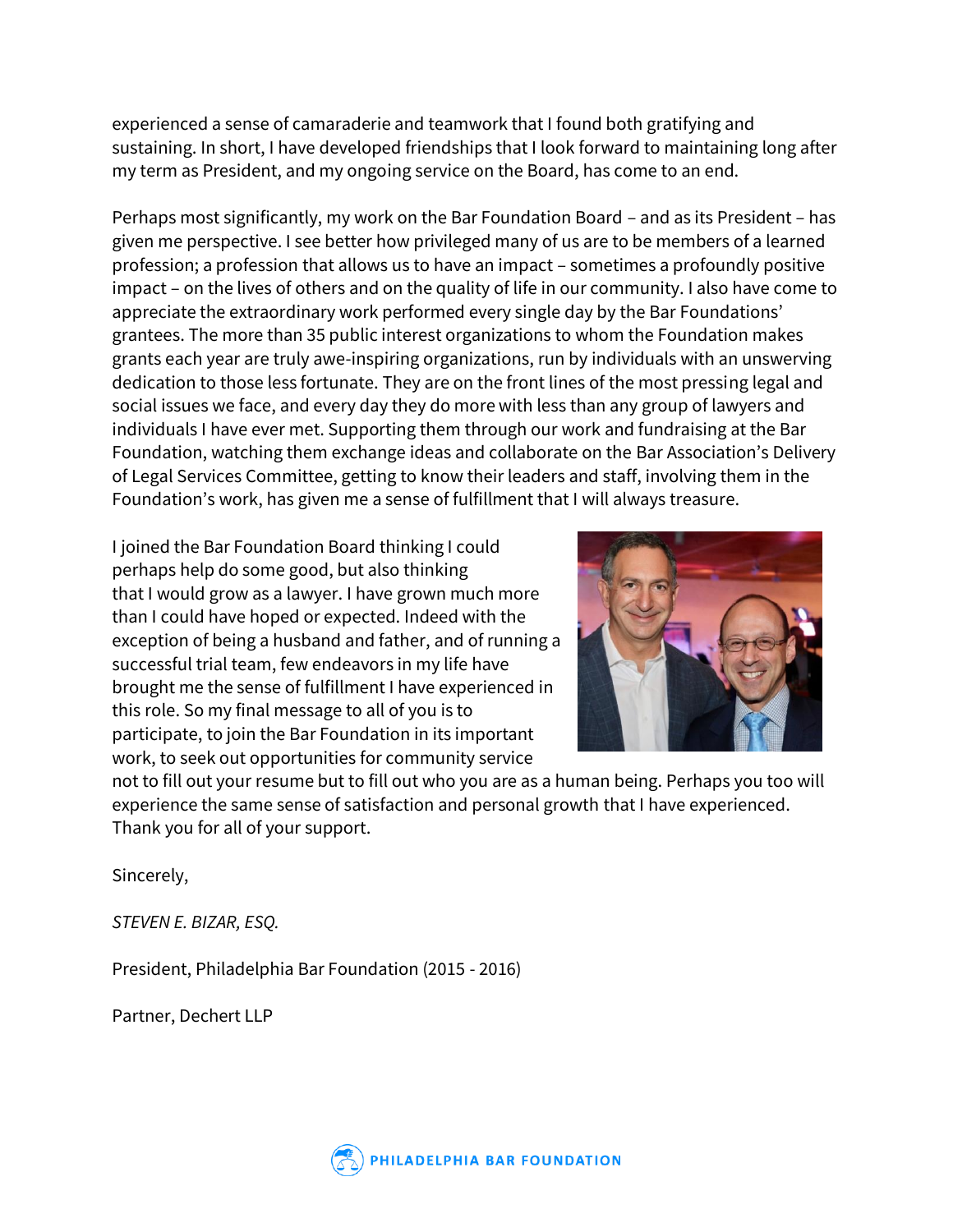# *About the Bar Foundation*

<span id="page-3-0"></span>We are Philadelphia's philanthropic hub for legal aid, engaging the legal community and embodying their commitment to access to justice for all.

# **Our Vision**

A Philadelphia community in which everyone has equal access to justice.

# **Our Mission**

Through programs, grants, and partnerships, the Philadelphia Bar Foundation removes barriers to justice, engages the community in support of civil legal aid, and builds systemwide capacity in order to strengthen the provision of quality legal services and to ensure that all individuals understand their rights to equal justice under law.

# **Our Core Values**

- We believe all people should have equal access to justice and the right to legal representation.
- We believe in a just and fair society; when we work to provide an equitable and inclusive playing field, we make our legal system fairer.
- We believe in our responsibility to advocate for equal access to justice wherever possible, to drive change and provide legal services to underserved communities.
- We believe in recognizing, supporting, and celebrating the efforts of partners and collaborators who further these principles; the whole is bigger than the sum of its parts.
- We believe in amplifying the unique value that the Philadelphia Legal Aid community provides.

# **Our History**

We are one of the leading Bar Foundations in the nation.

- The Philadelphia Bar Foundation was founded in 1964 as a division of the Bar Association.
- Since 1964, the Bar Foundation has operated as an independent, charitable  $501(c)(3)$ organization.
- We are the only foundation in Philadelphia solely dedicated to supporting our city's legal services community, awarding over \$3 million in grants and other assistance in the last five years.
- Nearly 40 non-profit legal aid organizations receive annual grants and other support from the Bar Foundation, representing the full range of vital services for people in need.

Philadelphia is the original home of the legal aid movement.

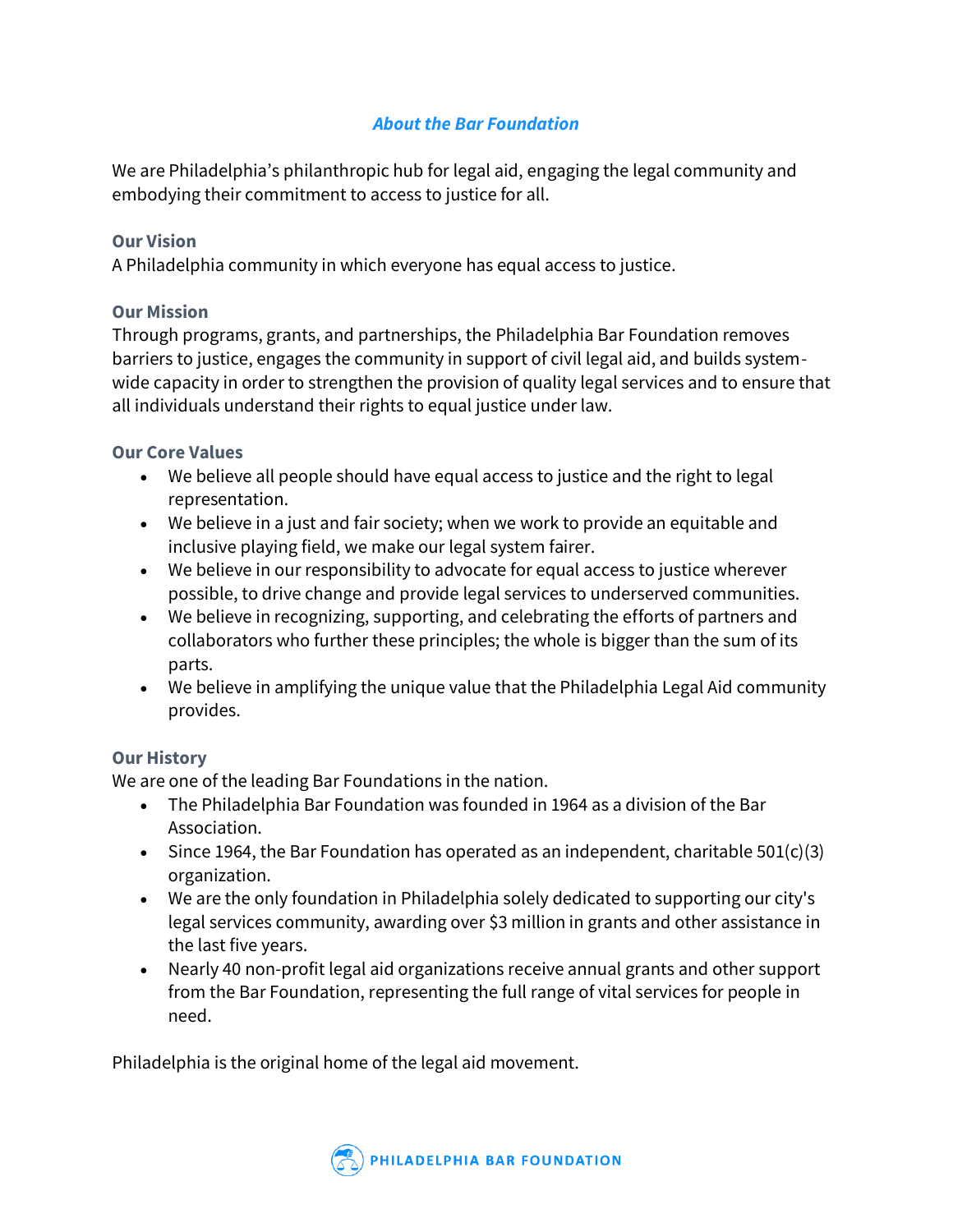- In 1939, the Philadelphia Neighborhood Law Office Plan was formed and implemented, serving the civil legal needs of people living in poverty.
- The Philadelphia Bar Association eventually took over the funding and operation of the Neighborhood Law Offices.
- In 1964, President Johnson and the U.S. Congress used the Philadelphia model to create the first nationwide Legal Services Program as part of the Economic Opportunity Act.
- <span id="page-4-0"></span>• With support from the Bar Foundation, the legal aid network serving the Philadelphia community has grown over time to be one of the most effective, broad-based, and respected in the country.

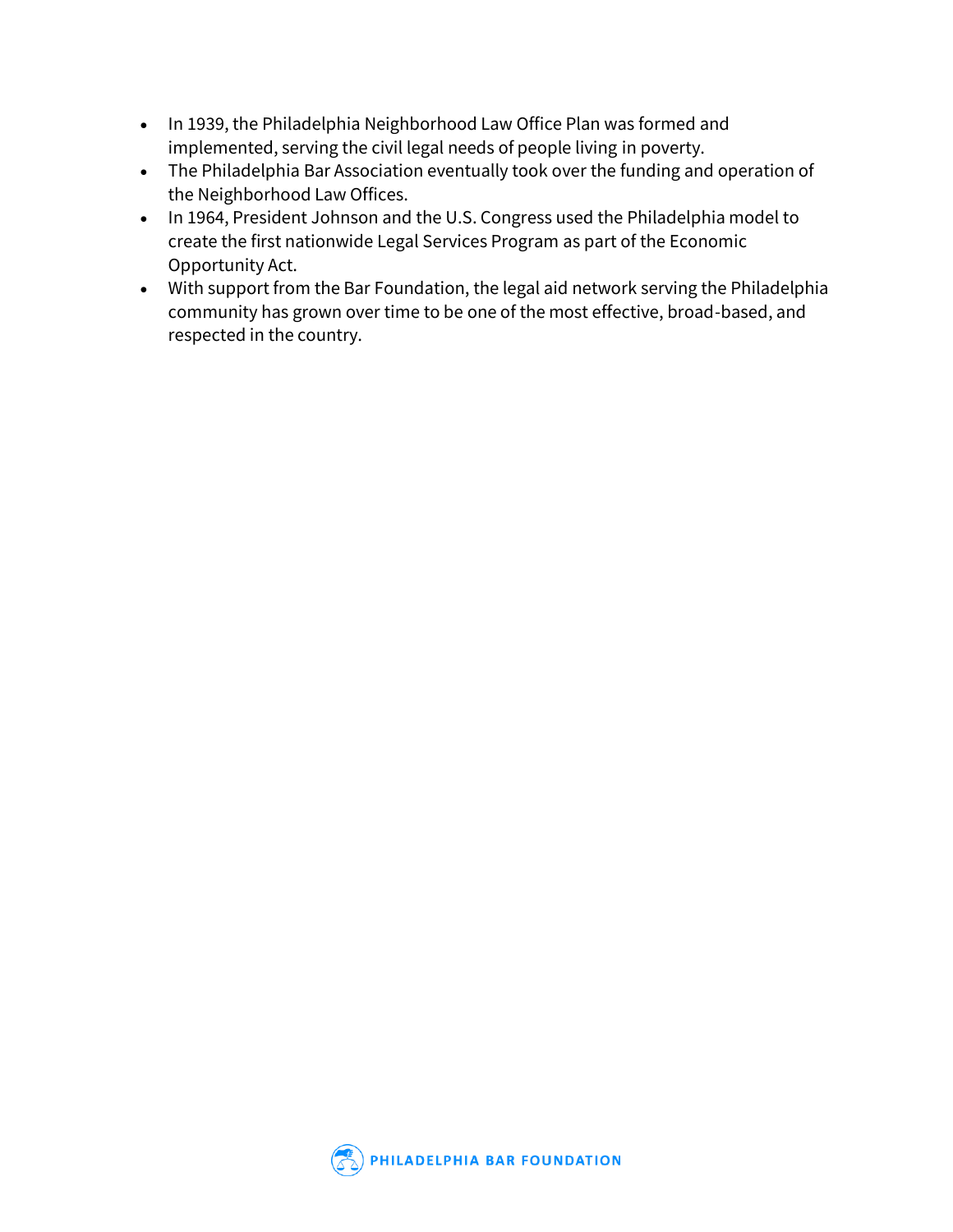# *Grants for Legal Aid*

During 2015 and 2016, the Bar Foundation provided grants and support for 38 non-profit legal aid organizations. Our legal aid partners provide access to justice for over 430,000 lowincome Philadelphians, helping individuals and families facing poverty, abuse, and discrimination.

**[Our Non-Profit Legal Aid Partners:](https://www.philabarfoundation.org/nonprofitpartners)** Read details and link to their websites to learn more.



**Grant Totals:** \$625,000 in 2015; \$433,050 in 2016.

# **The Access to Justice Gap**

Philadelphia has the worst poverty rate of the largest U.S. cities. Only 1 in 5 low-income individuals and families in Philadelphia receive legal assistance needed for crucial problems affecting their lives.

# **The Bar Foundation Removes Barriers to Justice**

We are the only foundation in Philadelphia solely dedicated to sustaining and strengthening our city's legal services community, providing over \$3 million in grants and other support in the last five years.

Research shows that every dollar invested in legal aid yields, on average, an \$11 benefit for the individual, their family, and the whole community.

# **Supporting the Full Range of Legal Services**

Nearly 40 non-profit legal aid organizations receive annual grants and other support from the Bar Foundation, representing the full range of vital services for people in need.

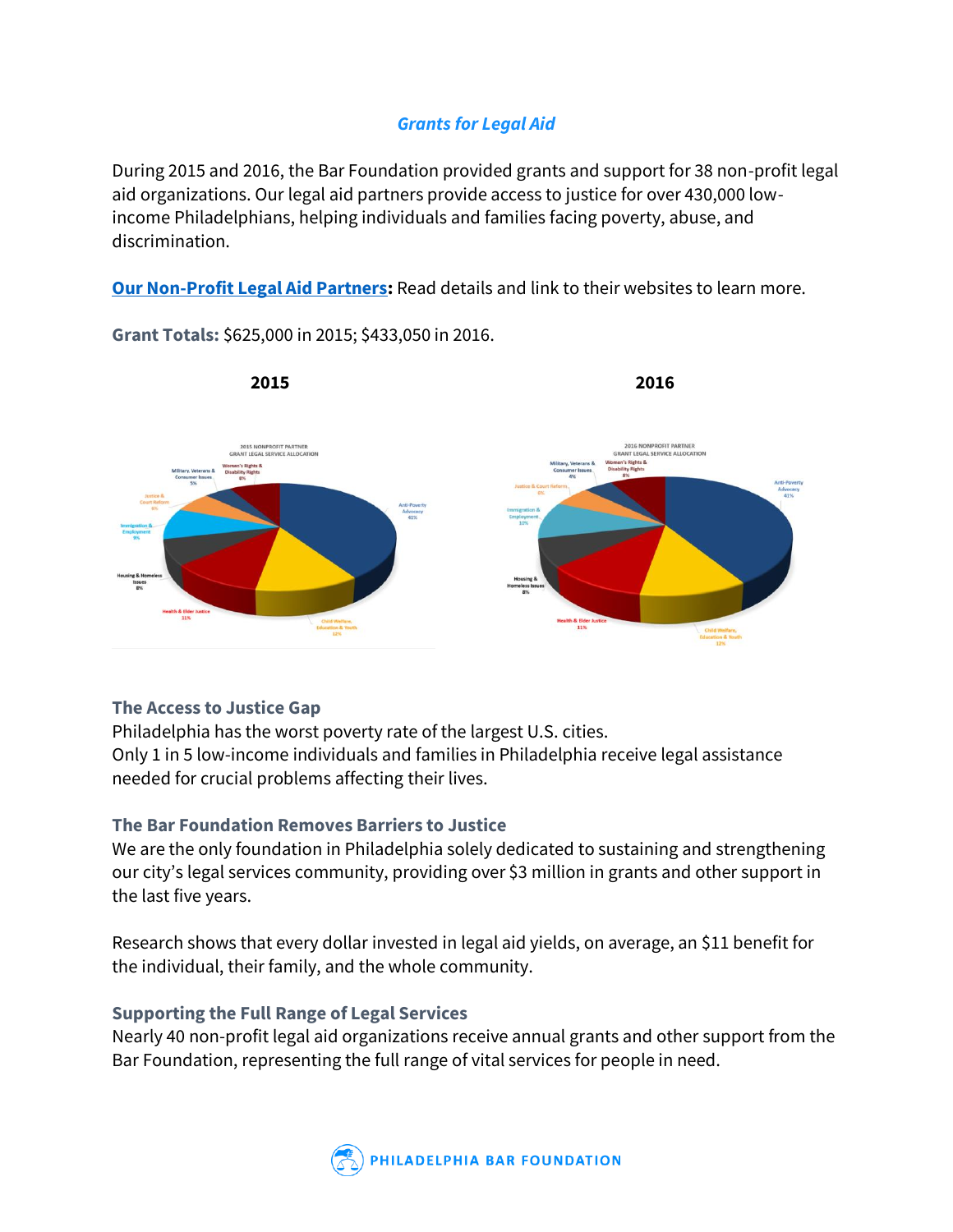Over 60,000 clients per year receive direct services from organizations funded by the Foundation, as well as tens of thousands more who benefit through impact litigation and advocacy.

# **More than Just Grants**

The Bar Foundation addresses a wide variety of needs in the legal aid sector, including training programs, fellowships, awards, and assistance for technical and operational issues.

# **2015 Grants Committee Members**

Michael E. Adler, Esq. (Chair; Trustee), Law Office of Michael E. Adler Ellan Rubin Bernstein, Esq., Law Firm of Ralph S. Pinkus Steven E. Bizar, Esq. (Foundation President), Dechert LLP Linsey B. Bozzelli, Esq. (Trustee), Blank Rome LLP Deborah R. Gross, Esq. (Chancellor Elect), Kaufman, Coren & Ress, P.C. Susan L. Heckrotte, Independence Foundation Jessica R. Hilburn-Holmes, Esq., Executive Director Philadelphia Bar Foundation Eve Biskind Klothen, Esq., Rutgers School of Law – Camden Ryan Leonard, Esq., Goldman, Sachs & Co. Martha E. Morse, Esq., Pembroke Philanthropy Advisors Joseph C. Pellerite, Baker Tilly Virchow Krause, LLP Danielle N. Peteja, Esq., Saul Ewing LLP G. Mark Thompson, Marshall Dennehey Warner Coleman and Goggin, P.C. Roberta G. Torian, Esq. (Trustee), Reed Smith LLP John R. Urofsky, PNC Bank (retired) Lawrence F. Walker, Esq. (Trustee), Cozen O'Connor

# **2016 Grants Committee Members**

Michael E. Adler, Esq. (Chair; Trustee), Law Office of Michael E. Adler Mitchell L. Bach, Esq. (Trustee), Eckert Seamans Cherin & Mellott, LLC Ellan Rubin Bernstein, Esq., Law Firm of Ralph S. Pinkus Donald J. Bird, CFP (Trustee), PFM Asset Management Steven E. Bizar, Esq. (Foundation President), Dechert LLP Brian S. Chacker, Esq. (Trustee), Gay Chacker & Mitten, PC Deborah R. Gross, Esq. (Chancellor Elect), Kaufman, Coren & Ress, P.C. Susan L. Heckrotte, Independence Foundation Jessica R. Hilburn-Holmes, Esq., Executive Director Philadelphia Bar Foundation Emmanuel O. Iheukwumere, Esq. (Trustee), Emmanuel Law Firm, LLC Eve Biskind Klothen, Esq., Rutgers School of Law – Camden Ryan Leonard, Esq., Goldman, Sachs & Co. Martha E. Morse, Esq., Pembroke Philanthropy Advisors Joseph C. Pellerite, Baker Tilly Virchow Krause, LLP Danielle N. Peteja, Esq., Saul Ewing LLP

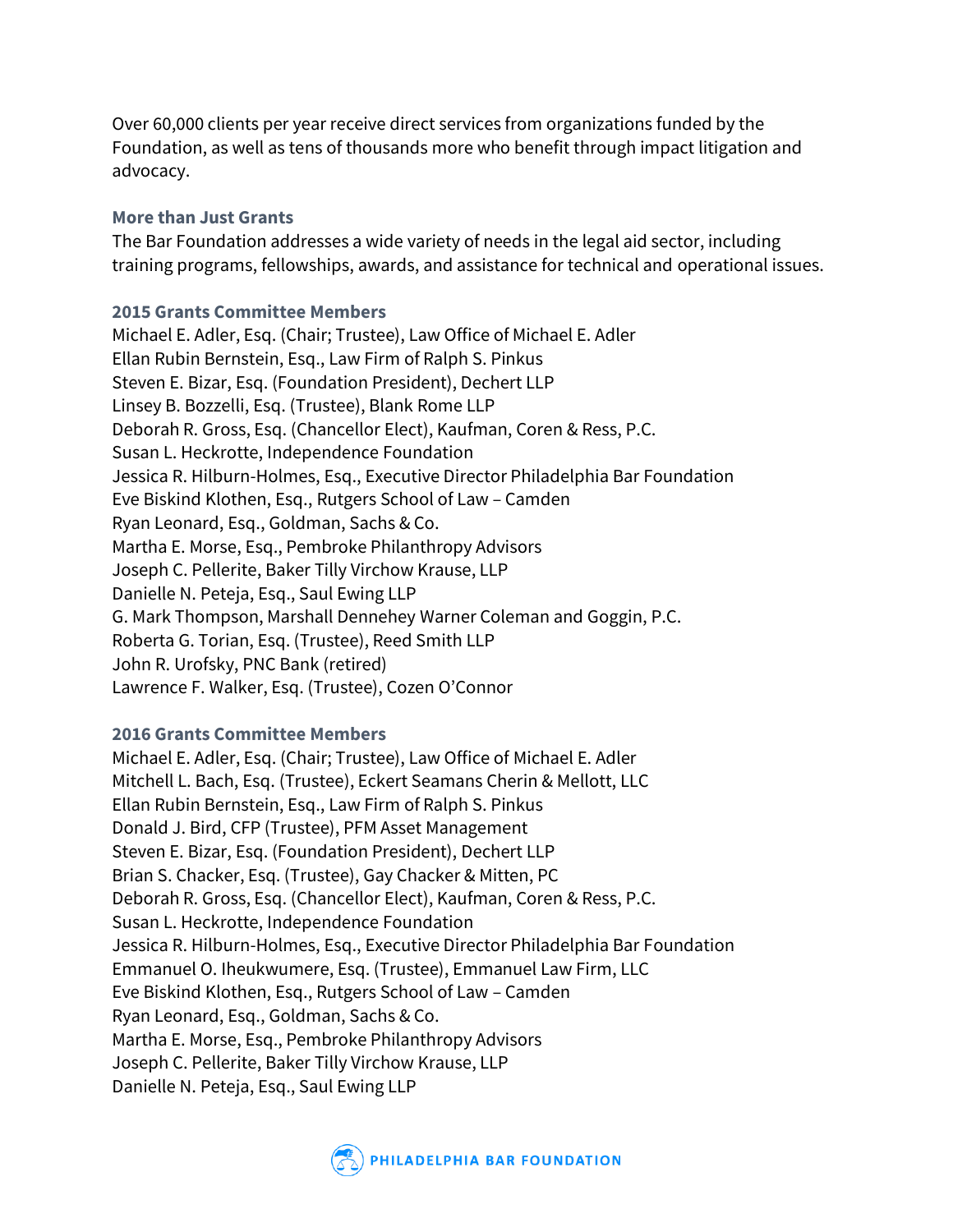Alan C. Promer, Esq. (Trustee), Hangley Aronchick Segal Pudlin & Schiller Hon. A. Michael Snyder (ret.) (Trustee), The Dispute Resolution Institute G. Mark Thompson, Marshall Dennehey Warner Coleman and Goggin, P.C. Roberta G. Torian, Esq. (Trustee), Reed Smith LLP John R. Urofsky, PNC Bank (retired) Lawrence F. Walker, Esq. (Trustee), Cozen O'Connor

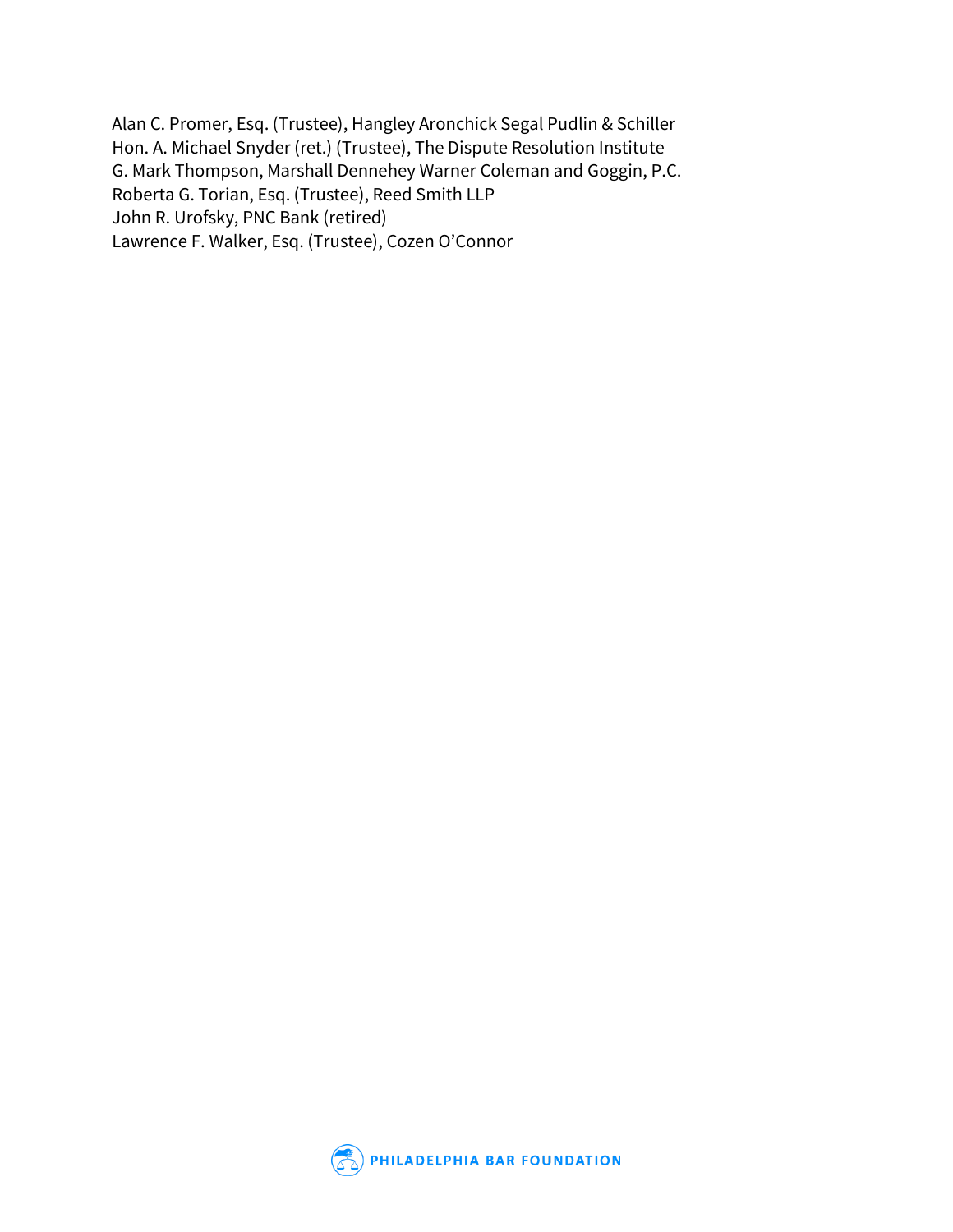# *A Record of Achievement*

<span id="page-8-0"></span>The Bar Foundation is Philadelphia's philanthropic hub for access to justice. We are the only foundation in Philadelphia solely dedicated to supporting our city's legal services community. But our work and achievements involve far more than grantmaking.

Click on the links below to read more about how the many programs of the Philadelphia Bar Foundation remove barriers to justice, engage the legal community, and build system-wide capacity.

# **[Awards](https://www.philabarfoundation.org/work/awards)**

The Bar Foundation issues awards each year acknowledging and promoting excellence and accomplishment in the legal profession for public interest service, pro bono service, nonprofit legal aid achievement, and historical role models for justice.



**PHILADELPHIA BAR FOUNDATION AWARD**. This Award, originally established by the Apothaker family in honor of Louis D. Apothaker, recognizes a public interest attorney who is dedicating his or her life to promoting equal access to justice for all by working in the non-profit legal services community. 2015: Michael Churchill, Esq., Public Interest Law Center. 2016: Marsha I. Cohen, Esq., Homeless Advocacy Project.



**PRO BONO AWARD OF THE PHILADELPHIA BAR FOUNDATION**. The Award is presented annually to a Philadelphia law firm or corporate legal department that demonstrates outstanding volunteer efforts in providing legal services to those in need. 2015: North America Office of General Counsel of ACE Group. 2016: Peter "Tad" H. Levan, Jr., Esq., Levan Law Group LLC.



**HONORABLE LOUIS H. POLLAK CHAMPION OF THE PUBLIC INTEREST AWARD.** This Award is presented on special occasions to honor a lawyer, in private practice, who throughout his or her career has provided extraordinary service, including through support of the Philadelphia Bar Foundation, to the mission of accomplishing access to justice for all. 2016: Lawrence J. Beaser, Esq., Blank Rome LLP.

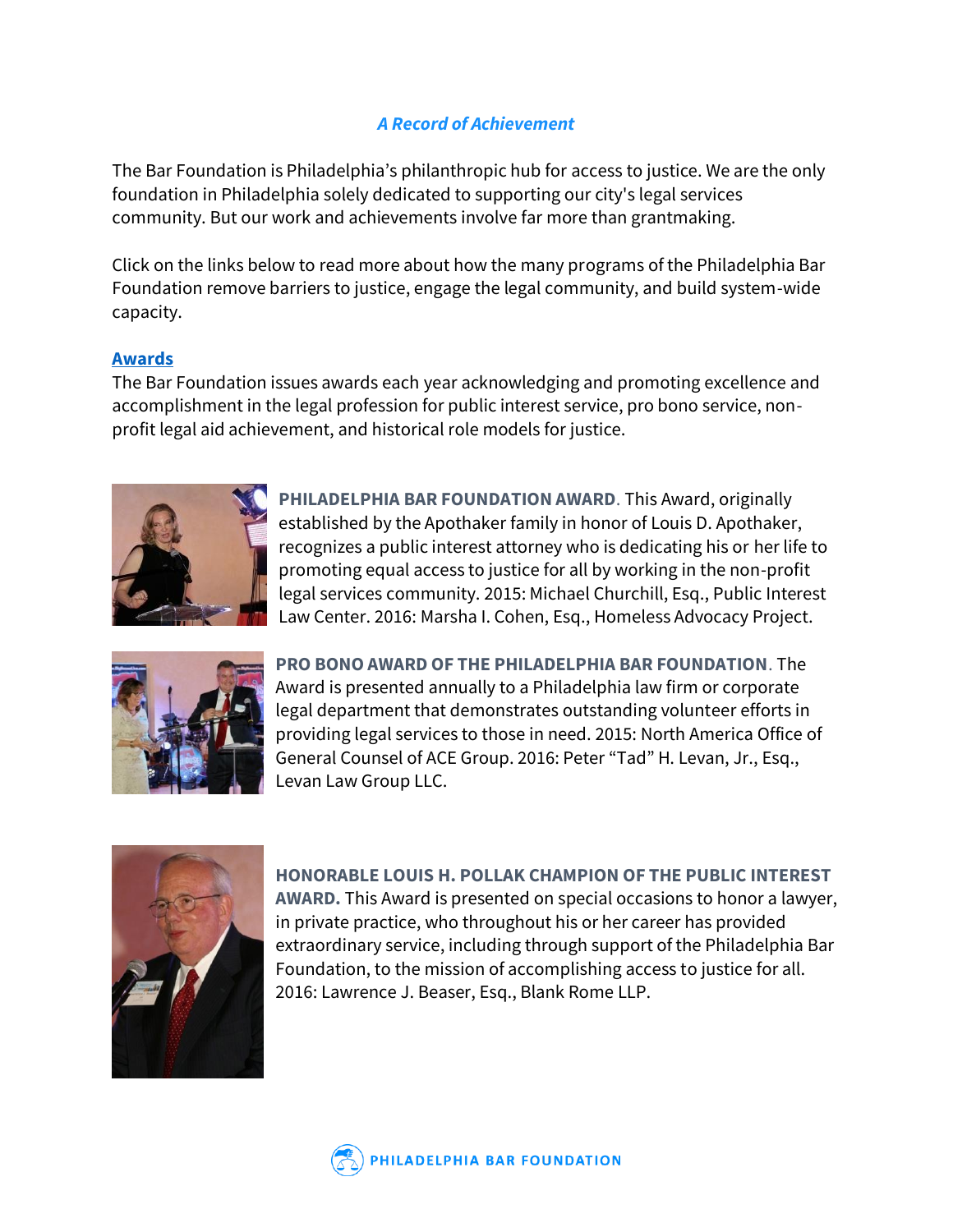**SAMUEL T. GOMEZ AWARD.** In memory of Samuel T. Gomez, Esq. and in conjunction with the Asian Pacific American Bar Association of the Pennsylvania, this Award has been established for law students who demonstrate a commitment and compassion for the underserved through community service. 2015: Mary B. Jones. 2016: Linh H. Nguyen.



**TRAILBLAZERS FOR JUSTICE**. Trailblazers for Justice led the way in Philadelphia for creating equal access to justice for all. The lives of these individuals serve as historical role models and demonstrate the rich diversity of contributions that have made our community what it is today. 2016: Sadie Tanner Mossell Alexander, Esq. (1898-1989). *(Dr. Rae Alexander-Minter pictured.)*



# **[Equal Justice Center](https://www.philabarfoundation.org/work/programs/equal-justice-center)**

The Bar Foundation is working closely with our non-profit partners and others to build an Equal Justice Center (EJC) facility that will colocate dozens of legal aid organizations and strengthen client services. During 2015 and 2016, the Bar Foundation sustained this important project through a series of challenges, including potential construction sites that did not come to fruition. Toward the

end of 2016, the City of Philadelphia invited our coalition to compete in an open, public process for awarding site control of a desirable location at 8th and Vine Streets in Chinatown. The partnership with legal aid organizations, development agencies, architects, and others grew stronger as we met with many public officials and community leaders. *In April 2017, this work came to fruition as the Philadelphia Redevelopment Authority awarded the Chinatown site to the EJC Project.*

# **[Diversity Corporate Summer Internship Program](https://www.philabarfoundation.org/work/programs/accgpa-diversity-corporate-internship-program)**



The Association of Corporate Counsel Greater Philadelphia sponsors an annual full-time, eight-week Diversity Corporate Summer Internship Program, aimed at increasing diversity within corporate legal departments. Law students who are members of minority groups that are traditionally underrepresented in the legal profession are invited to apply to participate in the program. At a minimum, each intern will be compensated a total of \$7,500.00 for participation in the program, though a company may elect to compensate an individual

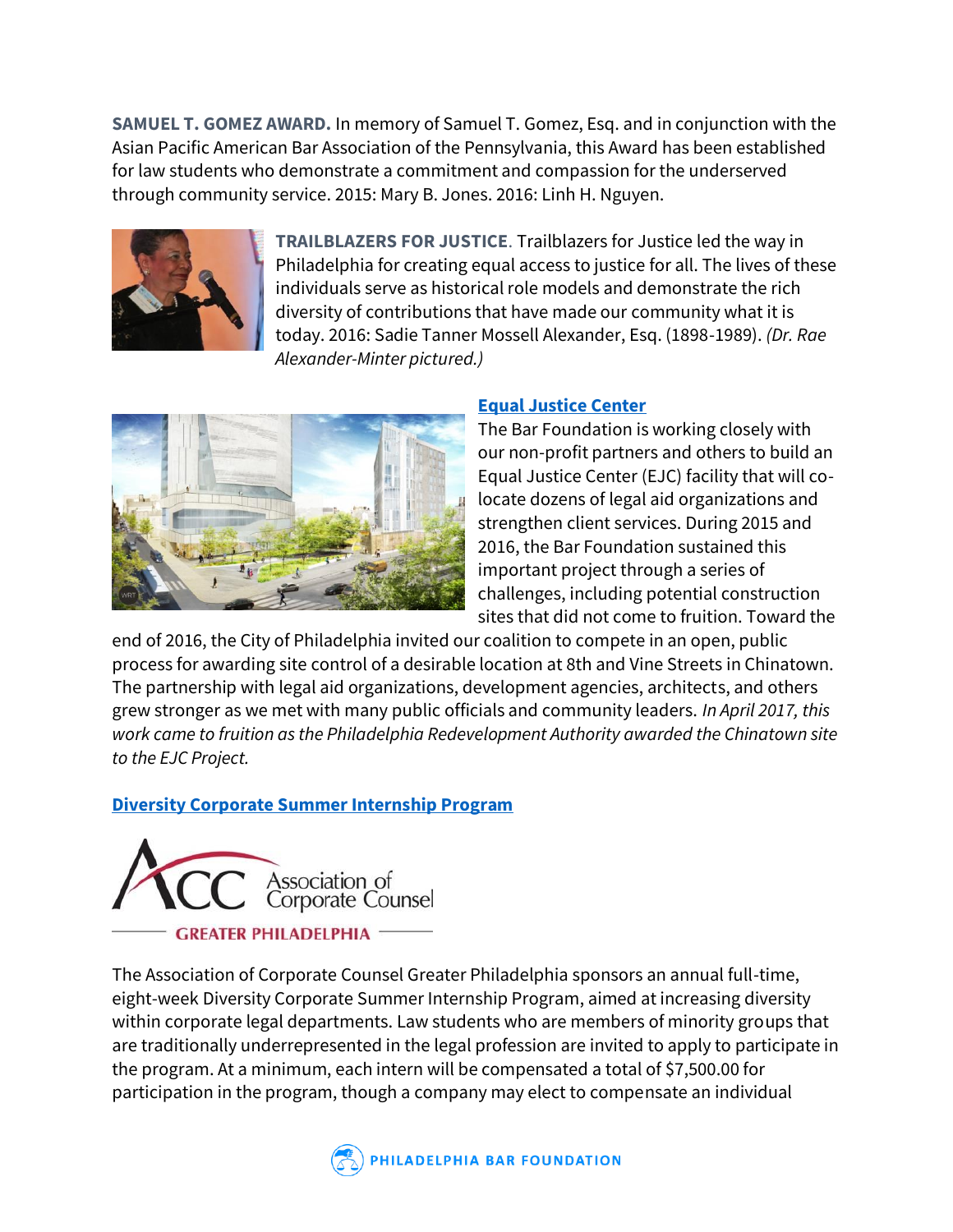intern at a higher rate. A total of 14 individuals participated in the program in 2015 and eight people participated in 2016.

*[2015 Participants](https://www.philabarfoundation.org/2015-accgpa-diversity-internship-program-participants#overlay-context=record-achievement) [2016 Participants](https://www.philabarfoundation.org/2016-accgpa-diversity-internship-program-participants#overlay-context=record-achievement)*

# **[Board Observer Program](https://www.philabarfoundation.org/work/programs/board-observer-program)**

# **BOARD OBSERVER PROGRAM**

The Board Observer Program gives young lawyers the opportunity to serve on the boards of local legal services and other public interest organizations, learning about this work and developing leadership skills. Five years after we first developed this Program, it serves as a model for replication in other states. 30 non-profit organizations and over 35 attorneys participated in this program in each of the last two years (2015 and 2016). *[2015 Participants](https://www.philabarfoundation.org/2015-board-observer-program-participants) [2016 Participants](https://www.philabarfoundation.org/2016-board-observer-program-participants)*

# **[R. Nicholas Gimbel Fund for Legal Excellence](https://www.philabarfoundation.org/work/programs/r-nicholas-gimbel-fund-legal-excellence)**

Through the R. Nicholas Gimbel Fund for Legal Excellence, the Bar Foundation utilizes proven examples of effective training programs and makes them available for local legal aid attorneys. We offer NITA-style trial skills training to our non-profit partners at no cost, through an acclaimed three-day intensive program in conjunction with Rutgers Law School. In March 2016, we held a three-day Trial Advocacy Training Program for 35 legal aid attorneys, in partnership with Rutgers Law School-Camden and hosted by Pepper Hamilton LLP**.**

# **[LexisNexis Research Grant Program](https://www.philabarfoundation.org/work/programs/lexisnexis-research-grant)**

The LexisNexis Research Grant Program provides online research time, tools, and training to selected grantees of the Philadelphia Bar Foundation. 14 non-profit legal aid organizations benefited from this program in 2015 and 2016. *[2015 Participants](https://www.philabarfoundation.org/2015-lexisnexis-grant-partners) [2016 Participants](https://www.philabarfoundation.org/2016-lexisnexis-grant-partners)*

# **[Morris M. Shuster Fellowship](https://www.philabarfoundation.org/work/programs/morris-m-shuster-public-interest-fellowship-program)**

The Morris M. Shuster Fellowship provides awards each year to deserving public interest attorneys to help them retire their law school debt. 9 legal aid attorneys from 8 organizations received either \$5,000 or \$2,500 awards in 2015 and 2016.

*2015 Honorees* Emilia Golenske-Kovac, Philadelphia Legal Assistance Katherine J. Gomez, Community Legal Services Eileen S. Horgan, Women Against Abuse

*2016 Honorees* Robert W. Ballenger, Community Legal **Services** Sarah Coburn, Community Legal Services Jennifer Collins, AIDS Law Project Jeni Hergenreder, Disability Rights Pennsylvania

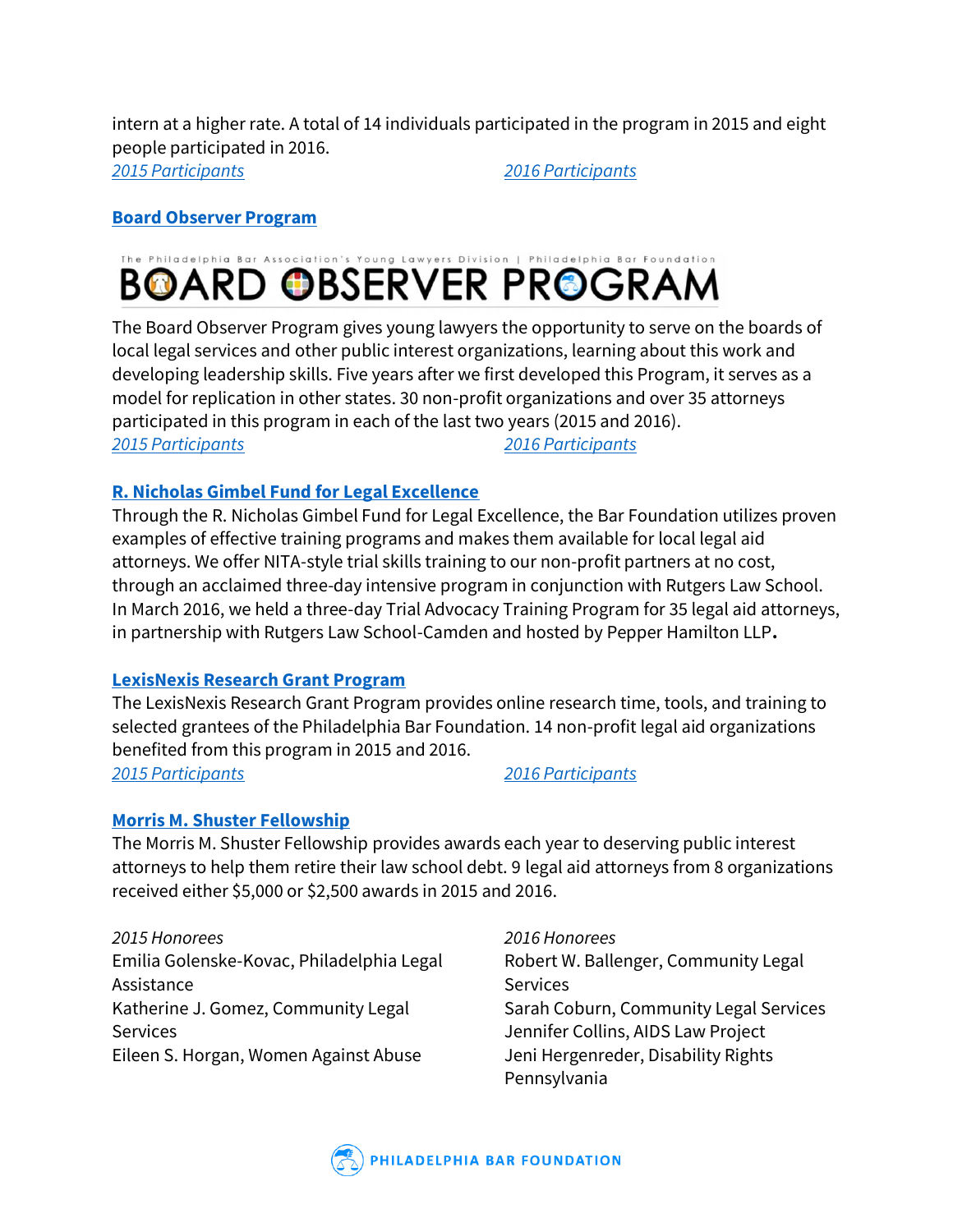# **[Honorable Albert W. Sheppard Scholarship Fund](https://www.philabarfoundation.org/work/programs/honorable-albert-w-sheppard-scholarship-fund)**

The memory of Judge Albert W. Sheppard, Jr. has been honored through the Honorable Albert W. Sheppard Scholarship Fund and its annual support for a law student clerkship position with the Commerce Case Management Program. The Fund was established by the Philadelphia Bar Foundation and the Business Law Section's Business Litigation Committee (Philadelphia Bar Association).

*2015 Honoree* Daniel J. Abrams, Temple University *2016 Honoree* Rachel C. Sellers, Temple University

# **[Judge William M. Marutani Fellowship](https://www.philabarfoundation.org/work/programs/judge-william-m-marutani-fellowship)**

In memory of Judge Marutani and in conjunction with the Asian Pacific American Bar Association of Pennsylvania, the Judge William M. Marutani Fellowship provides a stipend to subsidize a summer internship position with a non-profit public interest organization or with a federal, state or municipal government entity (including the judiciary) in Pennsylvania or in the Greater Philadelphia area. 6 students from 3 different law schools won the Fellowship in 2015 and 2016.

*2015 Honorees* Qiwei Chen, University of Pittsburgh Anannya Tripathy, Temple University *2016 Honorees* Courtney Chlebina, Temple University Angela Ruan, Drexel University Renu Uravashi Sagrieya, Drexel University Yeyun Carrie Xu, University of Pittsburgh

# **[Judge Alfred L. Luongo Fund](https://www.philabarfoundation.org/work/programs/judge-alfred-l-luongo-fund)**

The Judge Alfred L. Luongo Fund supports the "Supervision to Aid Reentry" or STAR Program of the Eastern District of Pennsylvania, helping ex-offenders succeed in transitioning back to the community. The Fund was established by Federal Judge Gerald Austin (Jerry) McHugh, Jr. and named in honor of one of his mentors, the late Alfred L. Luongo. 23 individuals received a total of nearly \$4,000 in assistance in 2015 and 2016.

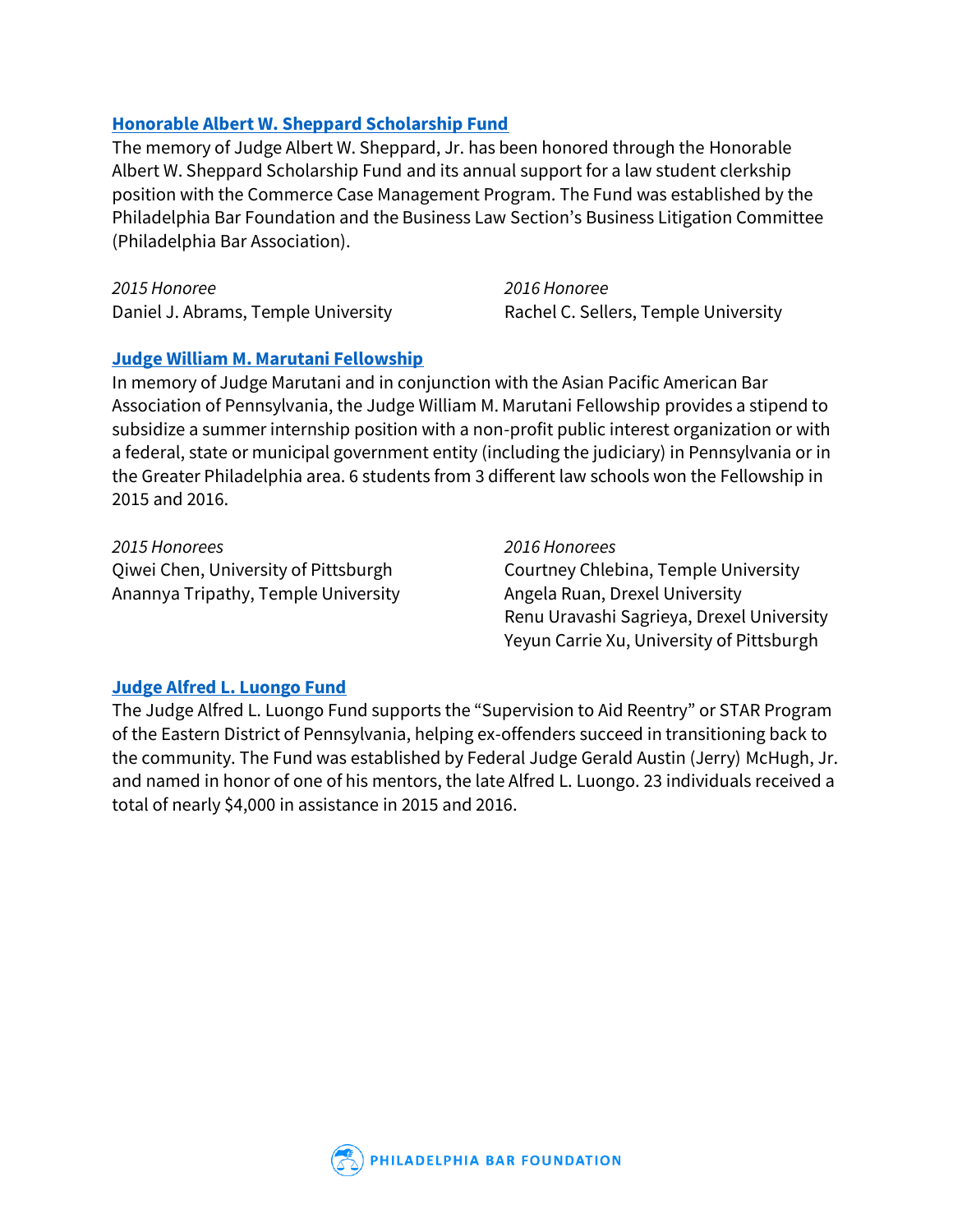# *Events with Impact*

<span id="page-12-0"></span>The annual events benefiting the Philadelphia Bar Foundation provide truly fun and meaningful opportunities for the legal community to come together for a great cause – equal access to justice for all. Through these events, many generous law firms, businesses and individuals help to raise the profile of the Foundation's philanthropic efforts in support of non-profit legal aid organizations. The legal aid network in Philadelphia depends on the funding generated through event sponsorships and ticket sales, and the publicity surrounding the events is important to increase awareness and understanding of these issues.

We greatly appreciate all who contribute to the success of our events!











PHILADELPHIA BAR FOUNDATION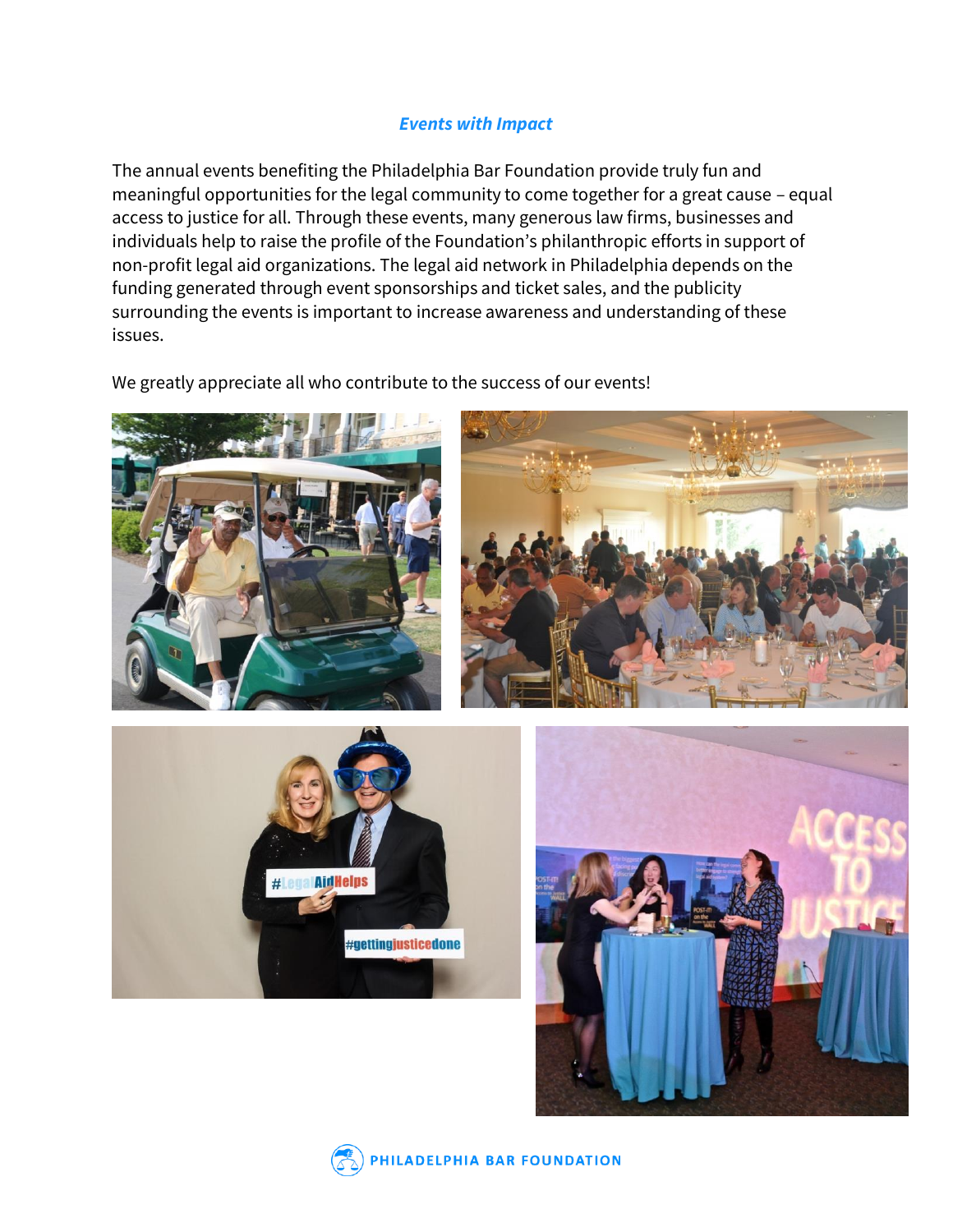# **The fundraising events benefiting the Bar Foundation included:**

# **2015**

*Philly Idol: A Talent Show (presented by the YLD)* – June 4 at World Live Cafe YLD Chair: Maria E. Bermudez, Martin Law

*27th Annual Golf & Tennis Classic* – June 15 at Waynesborough Country Club Co-Chairs: Robert Hart, Bernstein Wealth Management and Caesar Williams, Aflac

*2015 Access to Justice Benefit* – November 7 at Loews Hotel Co-Chairs: Gaetan Alfano, Pietragallo Gordon Alfano Bosick & Raspanti and Larry Walker, Cozen O'Connor

### **2016**

*28th Annual Golf & Tennis Classic* – June 20 at Waynesborough Country Club Co-Chairs: Robert Hart, Bernstein Wealth Management and Nicholas LePore, Schnader Harrison Segal & Lewis

*Striking Injustice: The Bar Abides (presented by the YLD) - October 6 at North Bowl* YLD Chair: Erin Lamb, Freeman Mathis & Gary

*2016 Access to Justice Benefit* – November 5 at Independence Seaport Museum Co-Chairs: Deborah Gross, Kaufman, Coren & Ress and Tricia Buck Horter, Citizens Bank

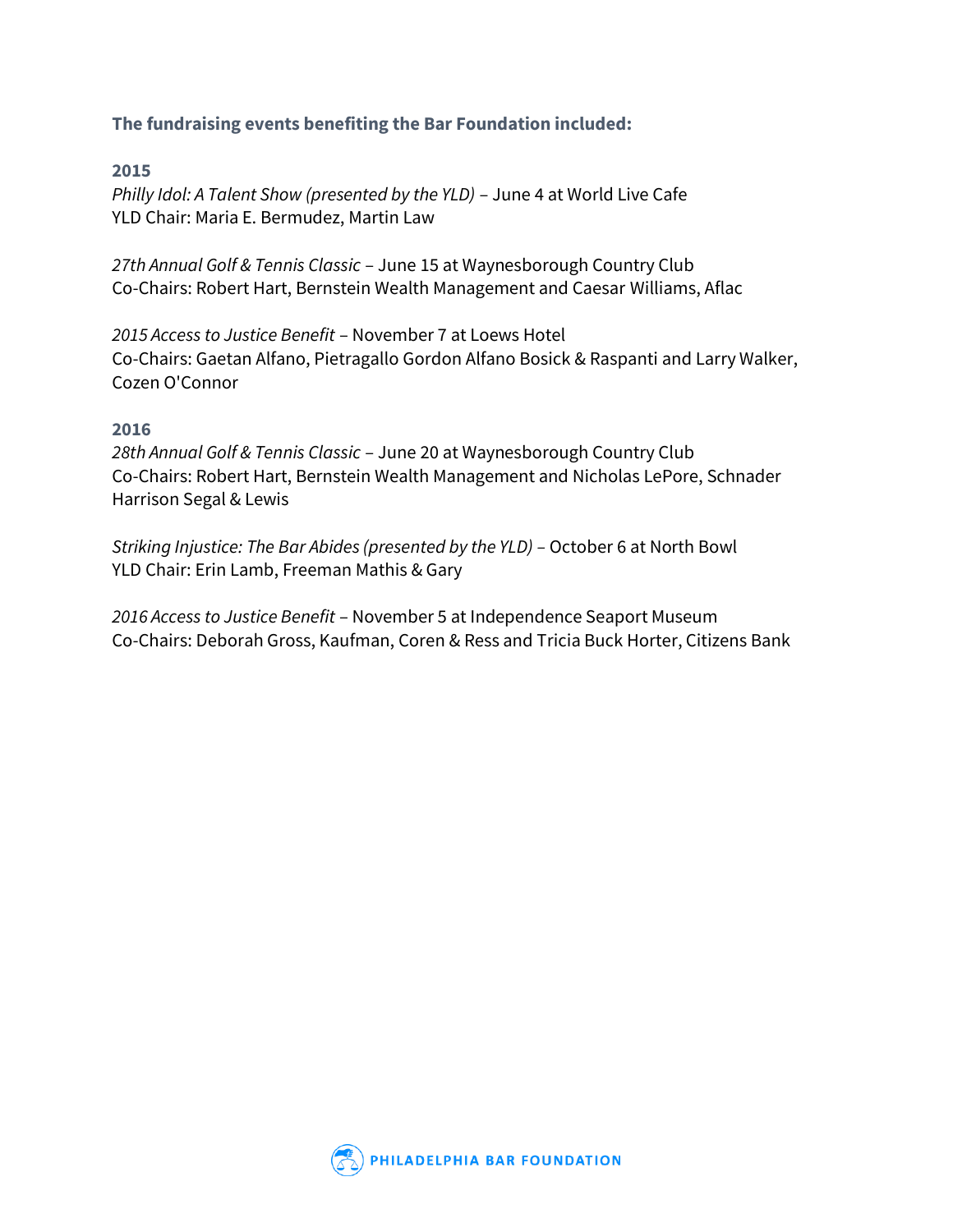# **EVENT SPONSORS** *(most sponsors supported more than one event in 2015 and 2016)*

#### **YLD Event**

*2015 (Philly Idol Talent Show)*

#### *Artist Enthusiast (\$2000)*

Blank Rome LLP Dechert LLP Fox Rothschild LLP Heritage Therapeutics, LLC Landmark Legal Solutions, Inc. Pepper Hamilton LLP

# *Roadie (\$1500)*

Cozen O'Connor White and Williams LLP

#### *Fan (\$1000)*

German, Gallagher & Murtagh, P.C. KML Law Group Pietragallo Gordon Alfano Bosick & Raspanti, LLP Saltz Mongeluzzi Barrett & Bendesky, PC

#### *Supporter (\$750)*

Gay Chacker & Mittin, PC Krasno, Krasno & Onwudinjo Magna Legal Services Reed Smith LLP Rosen, Schafer & DiMeo

#### *Contributor (\$500)*

Dilworth Paxson LLP Weber Gallagher Simpson Stapleton Fires & Newby, LLP

#### *2016 (Striking Injustice: The Bar Abides)*

#### *King Pins (\$2000)*

Anapol Weiss Fox Rothschild LLP Gian-Grasso, Tomczak & Hufe P.C. Hogan Lovells Kaufman, Coren & Ress Kline & Specter, PC Montgomery McCracken Walker & Rhoads LLP Morgan, Lewis & Bockius LLP Pepper Hamilton LLP Saul Ewing LLP White and Williams LLP

#### *Alley Allies (\$1000)*

Chamberlain, Hrdlicka, White, Williams & Aughtry Cozen O'Connor Dechert LLP Gaetan J. Alfano & Kathy McCarthy Nochumson P.C. Saltz Mongeluzzi Barrett & Bendesky, PC

#### *Pin Pals (\$500)*

Blank Rome LLP Berner Klaw & Watson LLP Buchanan Ingersoll & Rooney PC Drinker Biddle & Reath LLP Pogust Braslow & Millrood, LLC Thomson Reuters

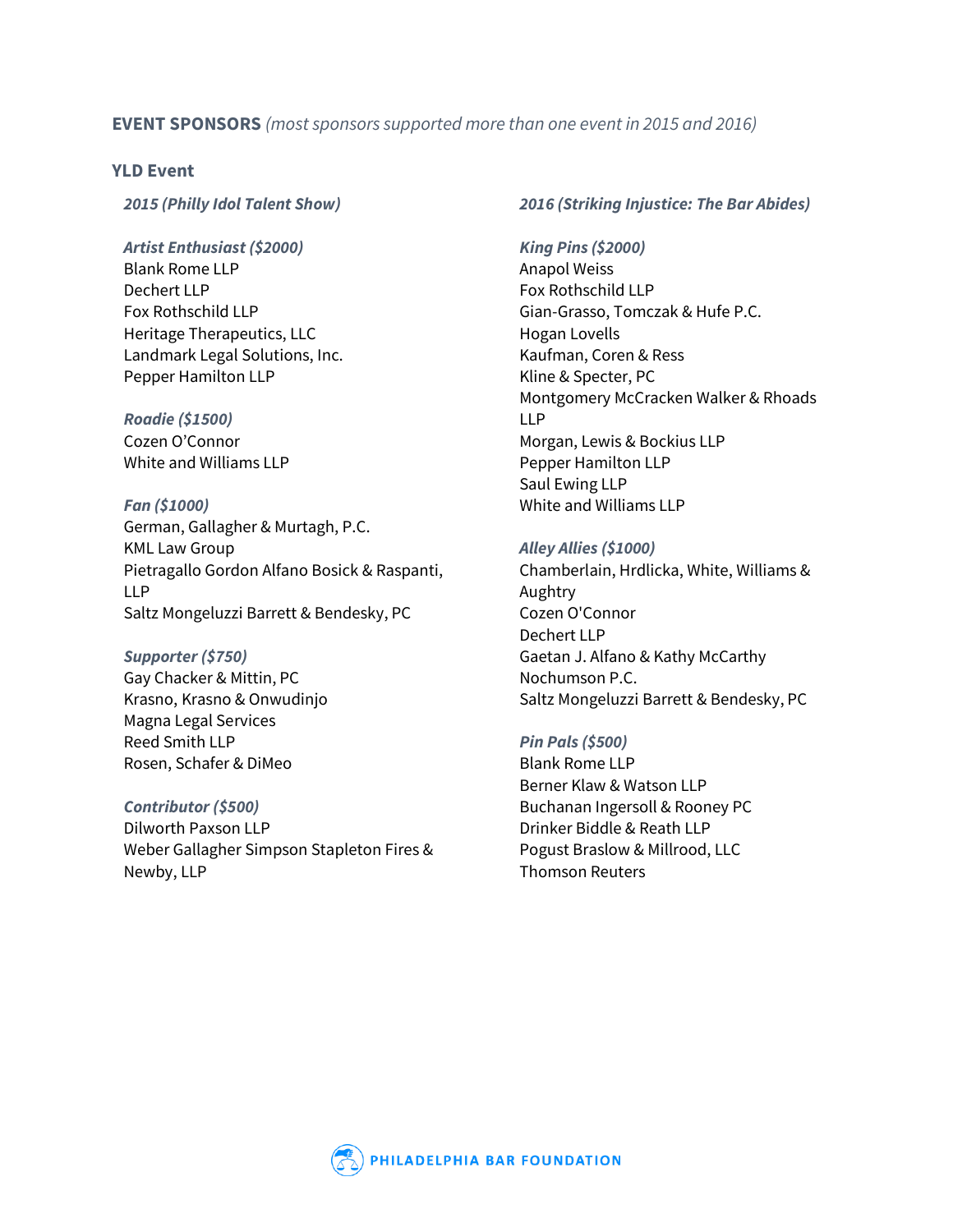# **Golf & Tennis Classic**

*2015*

*Presenting (\$10,000)* Kessler Topaz Meltzer & Check, LLP

*Platinum (\$8,000)* LexisNexis - Law360 - Reed Technology

*Gold (\$5,000)* ALM Buchanan Ingersoll & Rooney PC Cozen O'Connor Marshall Dennehey Warner Coleman & Goggin, P.C. Pepper Hamilton LLP Reliable Saul Ewing LLP

*Silver (\$3,500)* Ardent Credit Union Chartwell Investment Partners The Graham Company

*Hole (\$2,500)*

Drinker Biddle & Reath LLP Duane Morris LLP Esquire Deposition Solutions Feldman Shepherd Wohlgelernter Tanner Weinstock & Dodig LLP Gateway Mortgage Group Kolsby, Gordon Robin & Shore Montgomery McCracken Walker & Rhoads LLP Strategic Claim Services Transperfect Legal Solutions US Legal Support USI Affinity

*Tennis Presenting (\$2,500)* Morgan, Lewis & Bockius LLP

*Tennis Court (\$1,000)* CHPR LLC Deborah Gross & Stuart Kurtz Lisa Brody & Steven Bizar PNC Wealth Management Reed Smith LLP

#### *2016*

*Platinum (\$8,000)* LexisNexis - Law360 - Reed Technology

*Gold (\$5,000)* Saul Ewing LLP Cozen O'Connor Greenberg Traurig, LLP Marshall Dennehey Warner Coleman & Goggin, P.C. Montgomery McCracken Walker & Rhoads LLP Philips Lytle LLP

*Silver (\$3,500)* Schnader Harrison Segal & Lewis LLP The Graham Company Pepper Hamilton LLP Barrister Wealth Management

*Hole (\$2,500)* Dechert LLP Drinker Biddle & Reath LLP Duane Morris LLP Feldman Shepherd Wohlgelernter Tanner Weinstock & Dodig LLP Haverford Trust Company MCS Group Paul Hastings LLP Reed Smith LLP Saltz Mongeluzzi Barrett & Bendesky, PC Shook, Hardy & Bacon L.L.P. TransPerfect Legal Solutions

*Presenting Tennis (\$2,500)* Morgan, Lewis & Bockius LLP Pond Lehocky Stern & Giordano

*Tennis Court (\$1,000)* Bernstein Wealth Management Kreischer Miller Kurtz & Revness, P.C.

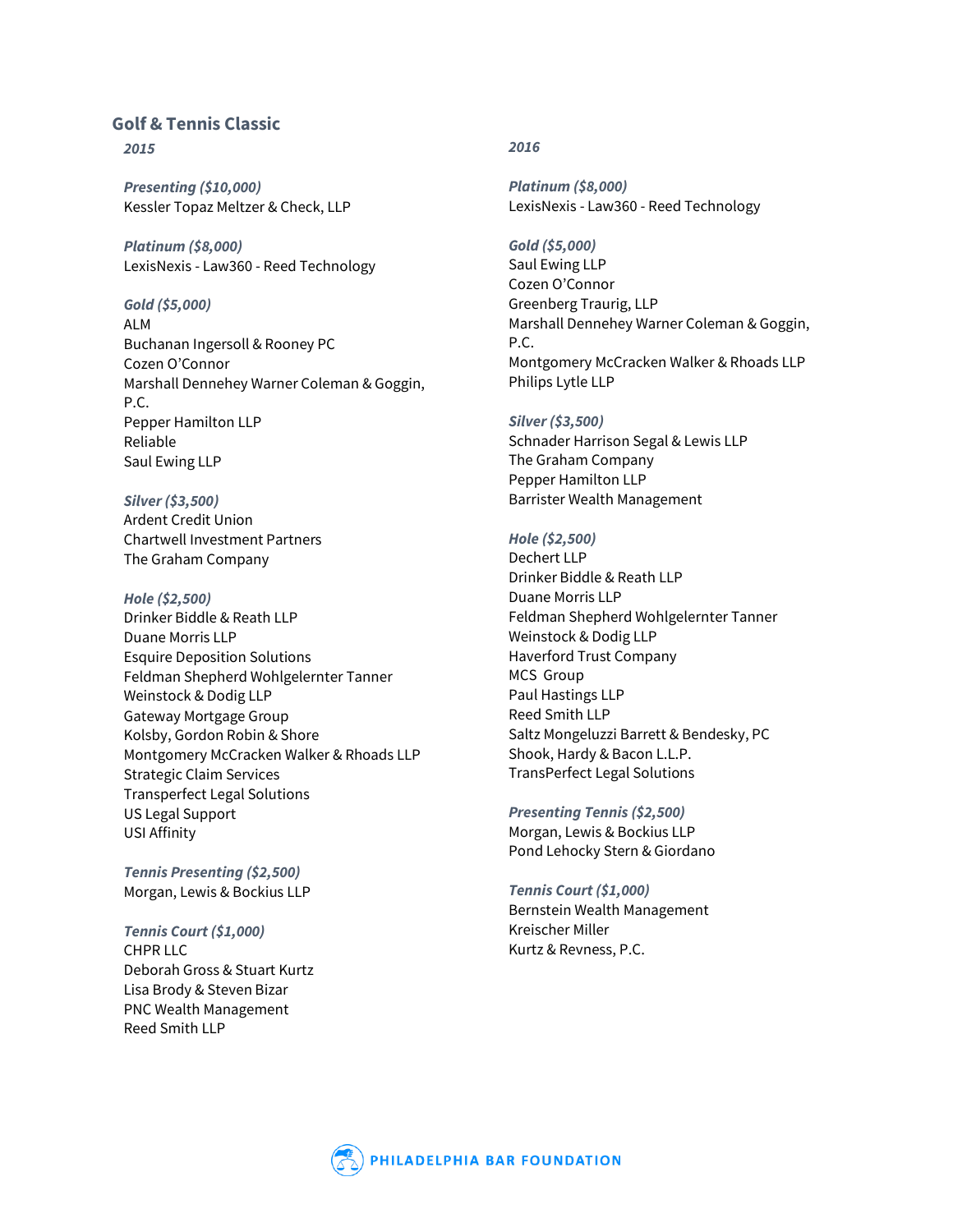#### **Access to Justice Benefit**

#### *2015*

*Justice (\$20,000)* Buchanan Ingersoll & Rooney PC Pepper Hamilton LLP

#### *Brotherly Love (\$15,000)* Cozen O'Connor

#### *Equality (\$10,000)*

ALM Ballard Spahr LLP Dechert LLP Furia Rubel Communications Hangley Aronchick Segal Pudlin & Schiller Morgan, Lewis & Bockius LLP

#### *Diversity (\$7,500)*

Drinker Biddle & Reath Duane Morris Marshall Dennehey Warner Coleman & Goggin White and Williams

#### *Integrity (\$5,000)*

Blank Rome LLP Chubb Comcast Fox Rothschild LLP Gay Chacker & Mittin, PC The Haverford Trust Company Hon. Gerald A. McHugh and Maureen Tate Kleinbard Martin Law PECO Energy Company/Exelon Corporation Saul Ewing LLP Schnader Harrison Segal & Lewis LLP

#### *Freedom (\$3,000)* Boni & Zack Chimicles & Tikellis LLP Reed Smith LLP Wapner, Newman, Wigrizer, Brecher & Miller

#### *2016*

*Equality (\$10,000)* Baker & Hostletler Ballard Spahr LLP Dechert LLP E. Rhoda Shaten Charitable Foundation (L. Beaser) Furia Rubel Communications Greenberg Traurig The Philadelphia Foundation Hangley Aronchick Segal Pudlin & Schiller Morgan, Lewis & Bockius LLP White and Williams

#### *Diversity (\$7,500)*

Drinker Biddle & Reath Duane Morris Marshall Dennehey Warner Coleman & Goggin

#### *Integrity (\$5,000)*

ALM Buchanan Ingersoll & Rooney PC Comcast DLA Piper Fox Rothschild Kleinbard Kohn Swift & Graf Paul Hastings LLP PECO Energy Company/Exelon Corporation Reliable Saltz Mongeluzzi Barrett & Bendesky Saul Ewing Sheila and Edward Chacker Philanthropic Fund Shook, Hardy & Bacon

#### *Freedom (\$3,000)*

Dilworth Paxson LLP Feldman Shepherd The Haverford Trust Company Kline & Specter Lavin O'Neil Cedrone & DiSipio Law Offices, Bernard M. Gross, P.C. Raynes McCarty Schnader Harrison Segal & Lewis US Legal Support

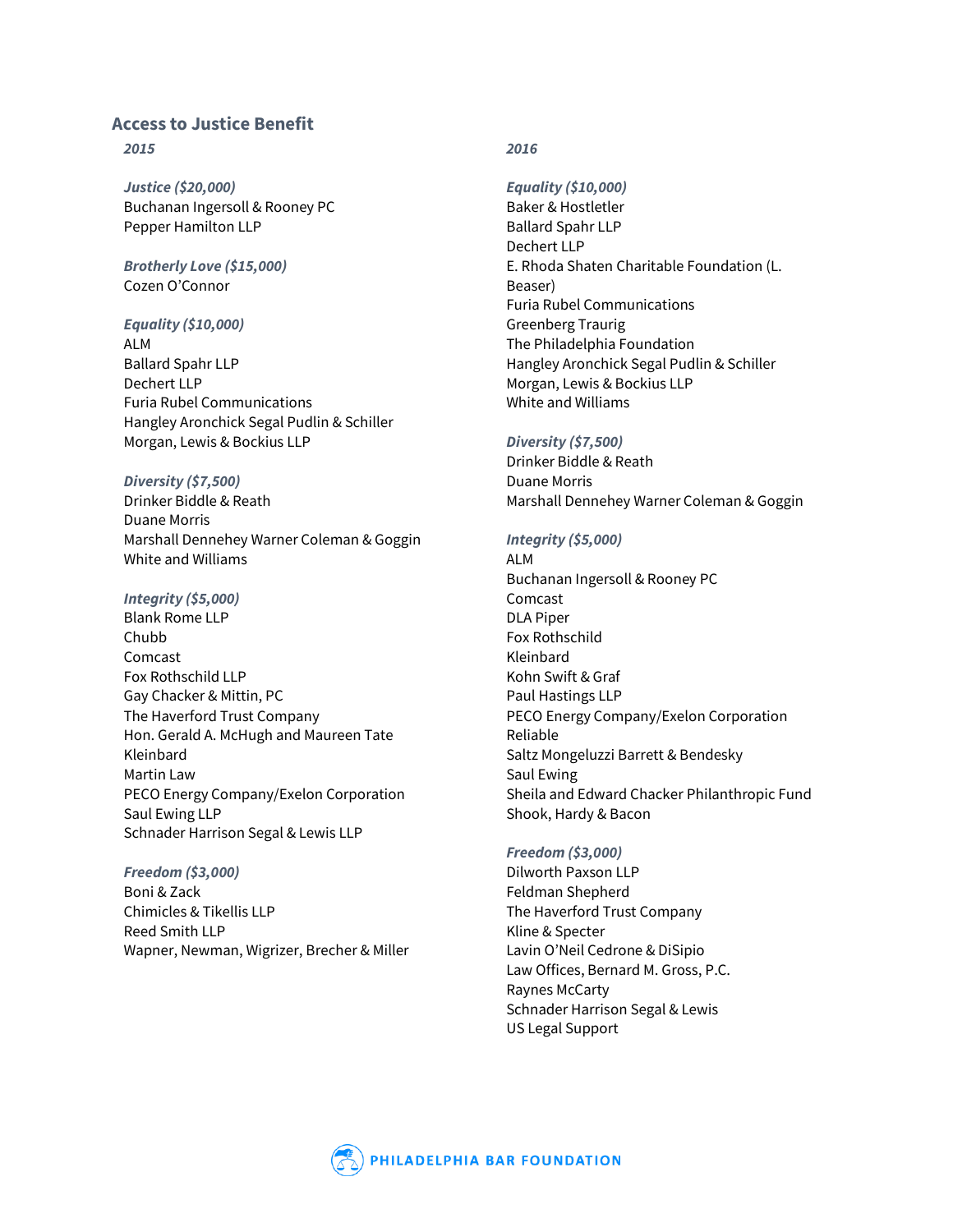#### *Opportunity (\$1,500)*

The Beasley Firm Charisse Lillie Eckert Seamans Eisenberg, Rothweiler, Winkler, Eisenberg & Jeck Emmanuel Law Firm Feldman Shepherd Wohlgelernter Tanner Weinstock Dodig Montgomery McCracken Walker & Rhoads Nilam Sanghvi and Stephen Fogdall Oppenheimer & Co. Pietragallo Gordon Alfano Bosick & Raspanti

#### *Opportunity (\$1,500)*

Brookman, Rosenberg, Brown & Sandler Charisse Lillie Eckert Seamans Eisenberg, Rothweiler, Winkler, Eisenberg & Jeck Emmanuel Law Firm GlaxoSmithKline Golkow Technologies Hon. Anita B. Brody Montgomery McCracken Walker & Rhoads Nilam Sanghvi and Stephen Fogdall Reed Smith Swartz Campbell LLC Wapner, Newman, Wigrizer, Brecher & Miller

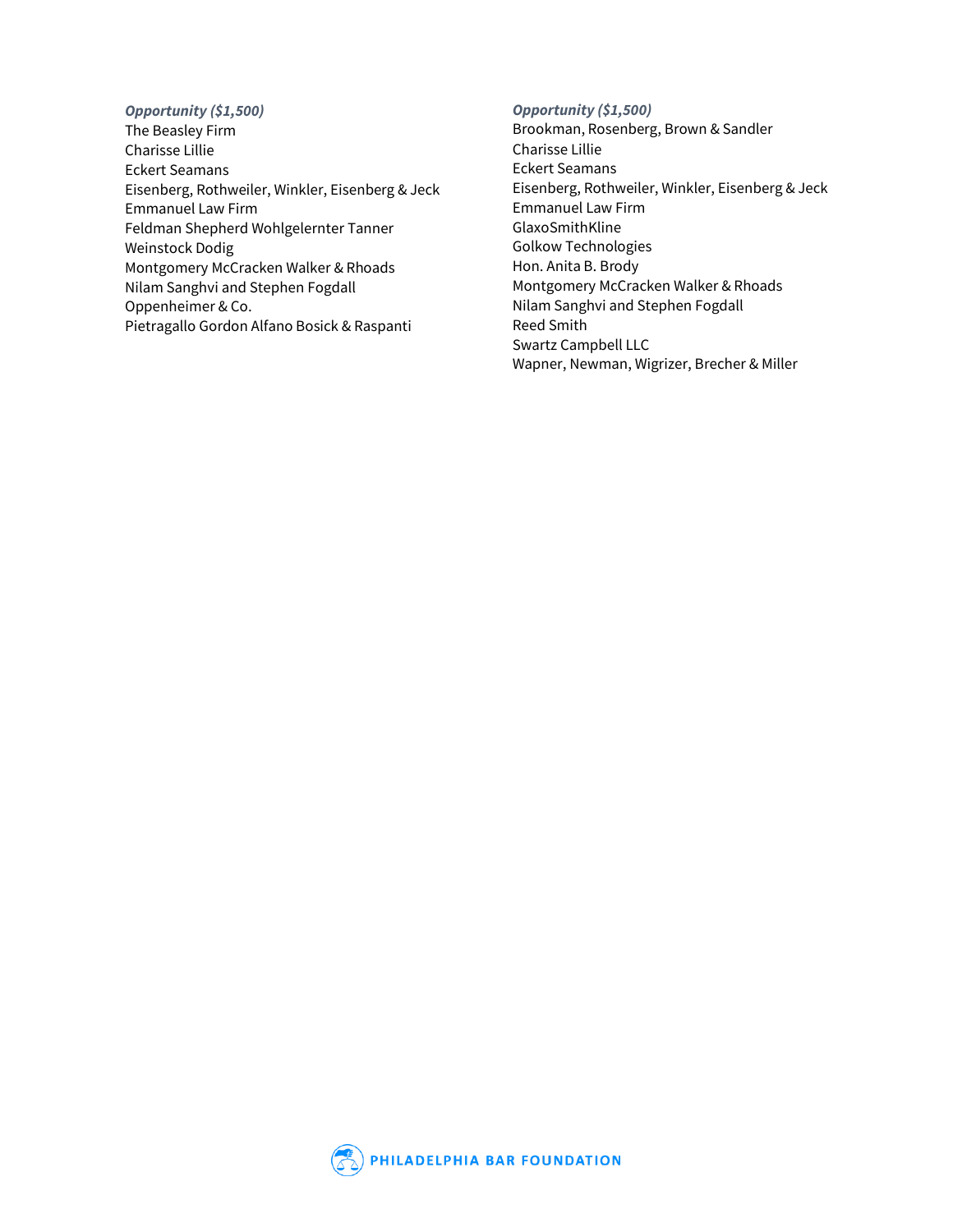# *Our Donors and Supporters*

<span id="page-18-0"></span>The Bar Foundation is the only foundation in Philadelphia solely dedicated to supporting the full scope of our city's legal services community. Your support has allowed the Bar Foundation to provide over \$3 million in grants, fellowships, awards, and other programs in just the last five years to nearly 40 non-profit legal aid organizations and the pro bono community.

By supporting the work of the Bar Foundation, the legal community fulfills its professional responsibility to ensure equal access to justice for all and helps to strengthen public trust in the legal profession.

We express our deepest appreciation for the generous philanthropy of the many donors and supporters of the Bar Foundation who contributed during 2015 and 2016.

# *Tax-deductible*

*The Philadelphia Bar Foundation is registered as a 501(c)(3) non-profit organization. Contributions to the Philadelphia Bar Foundation are tax-deductible to the extent permitted by law. The official registration and financial information of the Philadelphia Bar Foundation may be obtained from the Pennsylvania Department of State by calling toll free, within Pennsylvania, 1 (800) 732-0999. Registration does not imply endorsement.*

The next few pages allow you to read more about each of the options for supporting our work, including lists of recent donors and supporters:

[Individual Giving](#page-19-0) [Major Gifts & Endowments](#page-20-0) [Raising the Bar Campaign](#page-21-0) [Memorial & Tribute Gifts](#page-21-1) [Cy Pres Awards](#page-22-0) [Arbitration Fee Donations](#page-22-1)

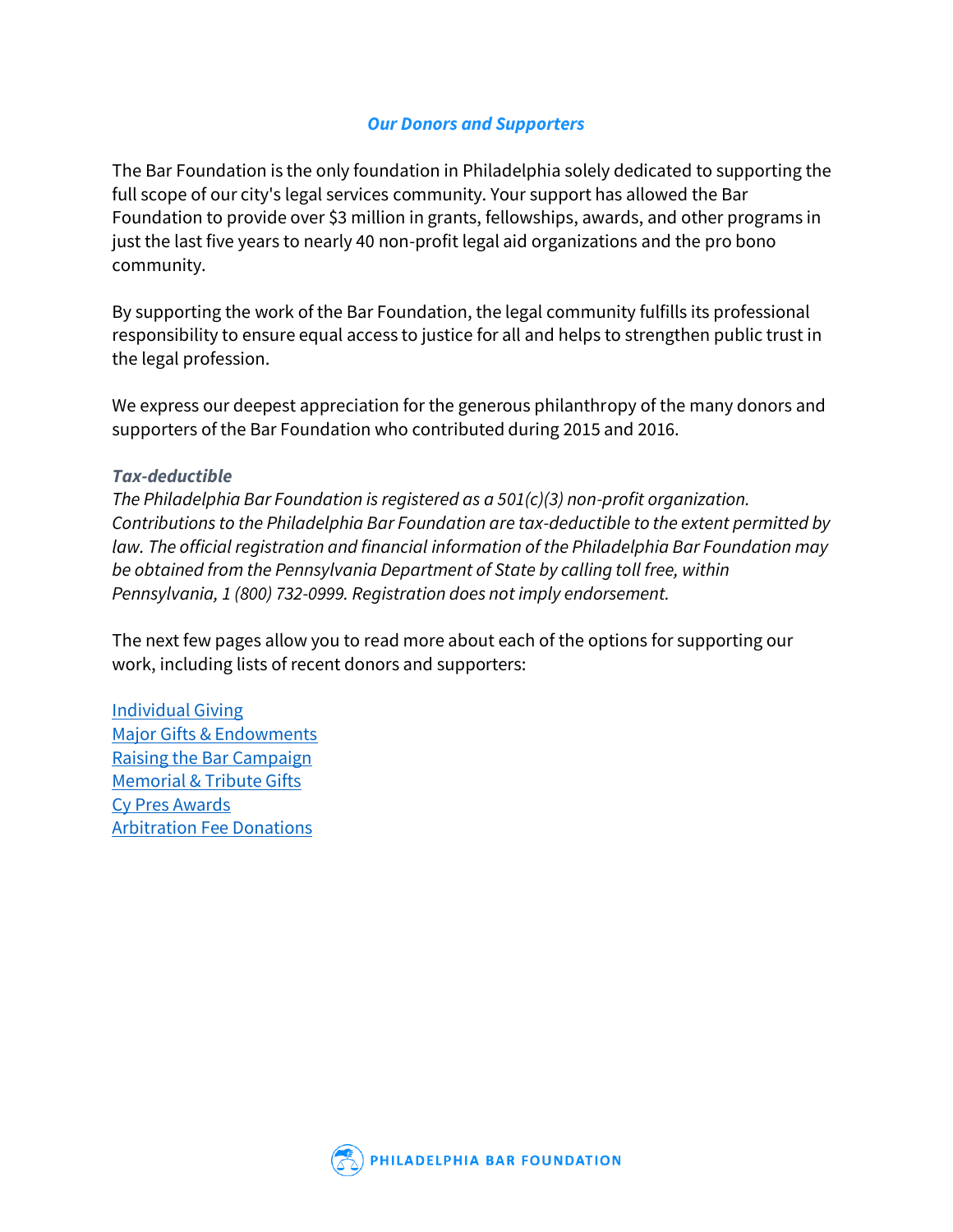# <span id="page-19-0"></span>**Individual Giving**

Thank you for getting engaged in our work and supporting access to justice. The Bar Foundation maximizes the impact of your gift through our grants and other support for the full range of non-profit legal aid organizations in our community.

**[Monthly Donations:](https://www.philabarfoundation.org/donate)** Choose to give on a recurring basis, which will appear on your credit card statement.

**[Donate Online](https://www.philabarfoundation.org/donate?campaign_id=7014100000137gJAAQ)**: Give safely and securely through our easy-to-use online portal. **[Donate by Check:](https://www.philabarfoundation.org/sites/default/files/2017_DONATION_FORM_for_Web_4-25-17.pdf)** Complete a simple form and mail to our office.

# *Paycheck Deduction & Employer Matching Options*

Ask your payroll or human resources department about these opportunities to give.

# *United Way Workplace Campaign*

If you participate in your company or firm's United Way campaign, you can designate the Bar Foundation as the recipient of your United Way contributions by choosing Donor Option #1578.

# *YOUR DONATION MATTERS*

The Philadelphia Bar Foundation is in a unique position to ensure your individual donation has maximum impact on access to justice in our community.

- Philadelphia has the worst poverty rate of the largest U.S. cities, with over 28% of all residents or more than 430,000 individuals and families living in poverty.
- Only 1 in 5 low-income individuals and families in Philadelphian receive legal assistance needed for crucial problems affecting their lives.

Your generous gift to the Bar Foundation will combine with donations from many others to close the access to justice gap in our community.

- Nearly 40 non-profit legal aid organizations receive annual grants and other support from the Bar Foundation, representing the full range of vital services for people in need.
- Research shows that every dollar invested in legal aid yields, on average, an \$11 benefit for the individual, their family, and the whole community.
- When a legal problem is successfully addressed and resolved, both the client and the whole community benefit from the resulting improvement in family stability, safe housing, educational opportunities, needed health care, new or continued employment, increased income for food and clothing, and more.

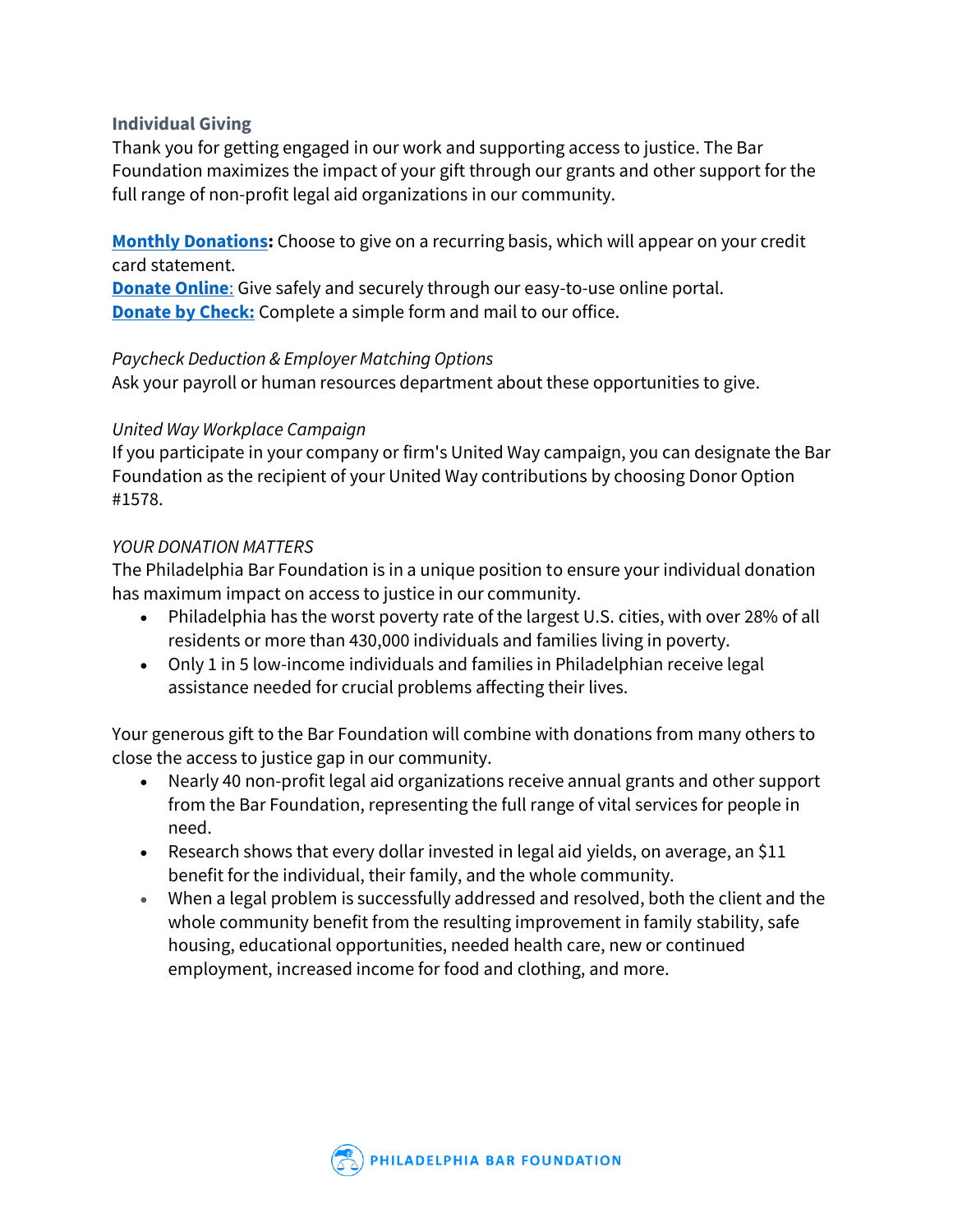# <span id="page-20-0"></span>**Major Gifts & Endowment**

Thank you for your extraordinary commitment to long-term solutions ensuring access to justice for all. Your remarkable philanthropy through the Bar Foundation will have maximum impact through our grants and other support for the full range of non-profit legal aid organizations in our community.

Support for the Bar Foundation's Endowment Fund over time has raised its value to over \$7 million. We rely on interest earned on the funds in the endowment to maintain a substantial, predictable source of income to carry out our mission. Endowment-related revenue is crucial for supplementing other forms of fundraising, allowing the Foundation to award unrestricted substantial annual grants to nearly 40 non-profit legal aid organizations.

# *Pillars of Justice*

Pillars of Justice are individuals who make the highest commitment to supporting the Foundation's access to justice work. Pillars give \$100,000 over a multi-year period, either through gifts to the endowment and/or to the annual unrestricted funds of the Bar Foundation.

# *Advocates of Justice*

Advocates of Justice pledge to give \$25,000 payable over three years.

# *Life Fellows of the Hamilton Circle*

Life Fellows are Hamilton Circle members who complete their initial pledge and agree to donate an additional \$15,000 over a multi-year period.

# *Andrew Hamilton Circle Members*

This vital philanthropic program was founded in 1992 by Chancellor Deborah R. Willig and Bar Foundation President Timothy J. Carson to grow the Bar Foundation's endowment fund. Members of the Hamilton Circle make a commitment to give \$10,000 over a multi-year period.

# *Young Lawyers Division Hamilton Circle Members*

YLD members of the Philadelphia Bar Association may participate in the Hamilton Circle by pledging to give \$300 - \$500 over a multi-year period.

# *[See the list of individuals](https://www.philabarfoundation.org/major-gifts-endowment-donors) who have made the extraordinary commitment to participate in these major gift and endowment programs of the Philadelphia Bar Foundation.*

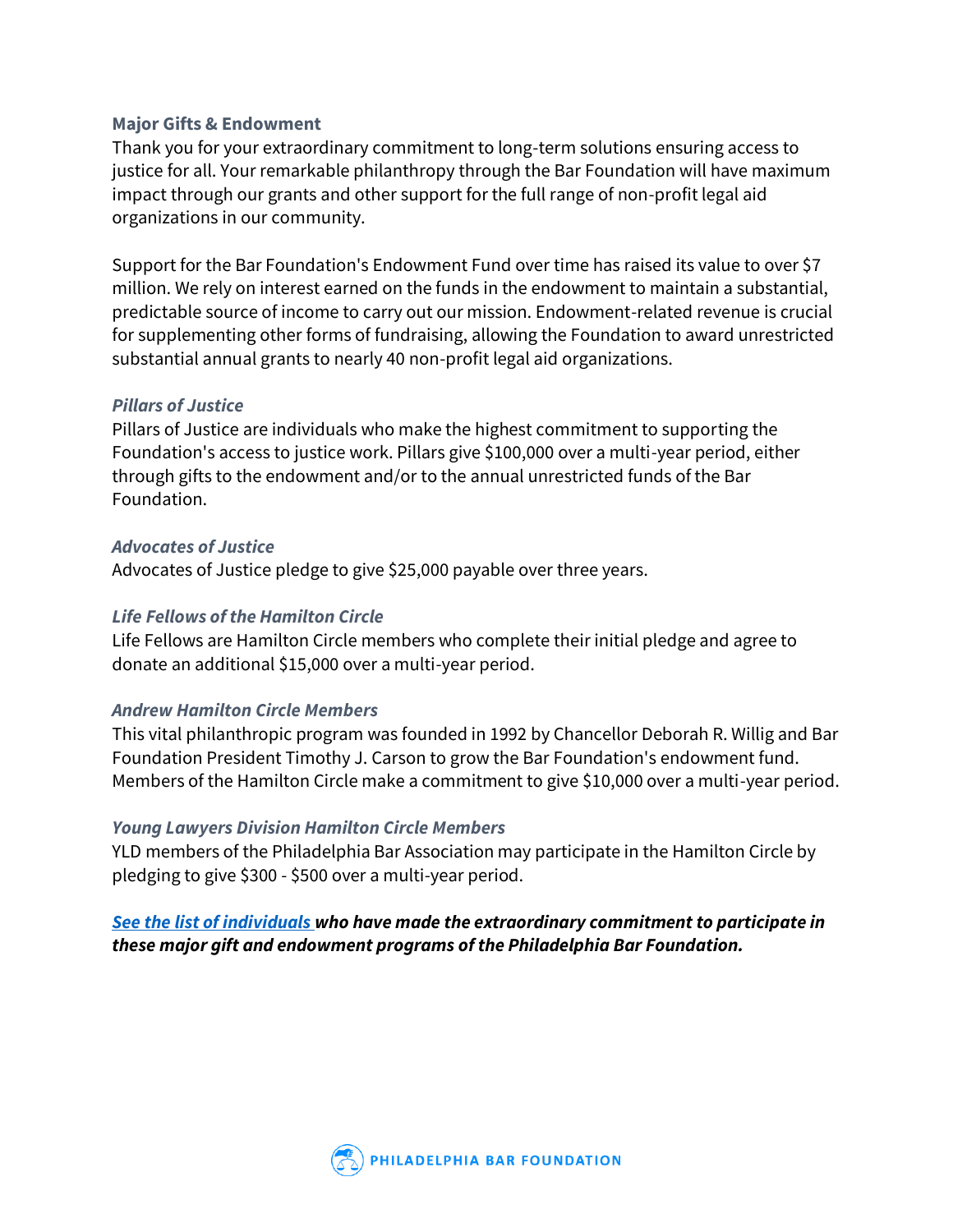# *CLOSING THE ACCESS TO JUSTICE GAP*

- The lack of access to justice often leads to lost opportunities for education, employment, housing, family unity, health care, safety, and much more.
- Successfully addressing the full variety of legal needs requires providing a wide range of legal services. Gaps in legal services mean gaps in our system of justice.
- Your ability and long-term dedication to helping will ensure access to justice for many individuals and families struggling with poverty, abuse, and discrimination.
- You can count on the Bar Foundation's enduring commitment to supporting and strengthening the full range of non-profit legal aid organizations working on issues from education to employment, health to housing, youth to seniors, and people with disabilities to immigrants.

# <span id="page-21-0"></span>**Raising the Bar Campaign**

Raising the Bar (RTB) is the hallmark institutional giving campaign of the Philadelphia legal community, through which law firms and corporate legal departments pledge an annual amount per attorney to support legal aid.

RTB is the result of a strategic collaboration between the Philadelphia Bar Foundation, the Philadelphia Bar Association, and the non-profit legal aid community. This vital philanthropic program started in 2006 to stimulate funding by the private Bar to close the access to justice gap.

Your commitment to RTB says to all in our community – those who battle daily for education, employment, shelter, health, safety, dignity, and protection from abuse and neglect – and to the rest of the world: *"Philadelphia lawyers care about justice."*

*We are grateful* to the many firms and corporate legal departments that have participated in Raising the Bar, individually and collectively making a huge impact over the years. The Bar Foundation is making plans to further strengthen this vital part of Philadelphia's philanthropy for justice.

Contact Jessica Hilburn-Holmes at 215-238-6347 [\(jhilburnholmes@philabarfoundation.org\)](mailto:jhilburnholmes@philabarfoundation.org) for more information.

# <span id="page-21-1"></span>**Memorial & Tribute Gifts**

Making a Memorial or Tribute gift to the Philadelphia Bar Foundation is a meaningful way to congratulate a colleague on a promotion or a victory in a case, or to honor or remember someone special in your life. Your gift will support access to justice for all people in the community, particularly those struggling with poverty, abuse and discrimination. You may choose to share your gift privately, or to ask the Bar Foundation to list it online and in monthly publications.

*[List of Memorial & Tribute Gift Donors](https://www.philabarfoundation.org/memorial-tribute-gifts) [Donation Link](https://www.philabarfoundation.org/donate?campaign_id=7014100000137fuAAA)*

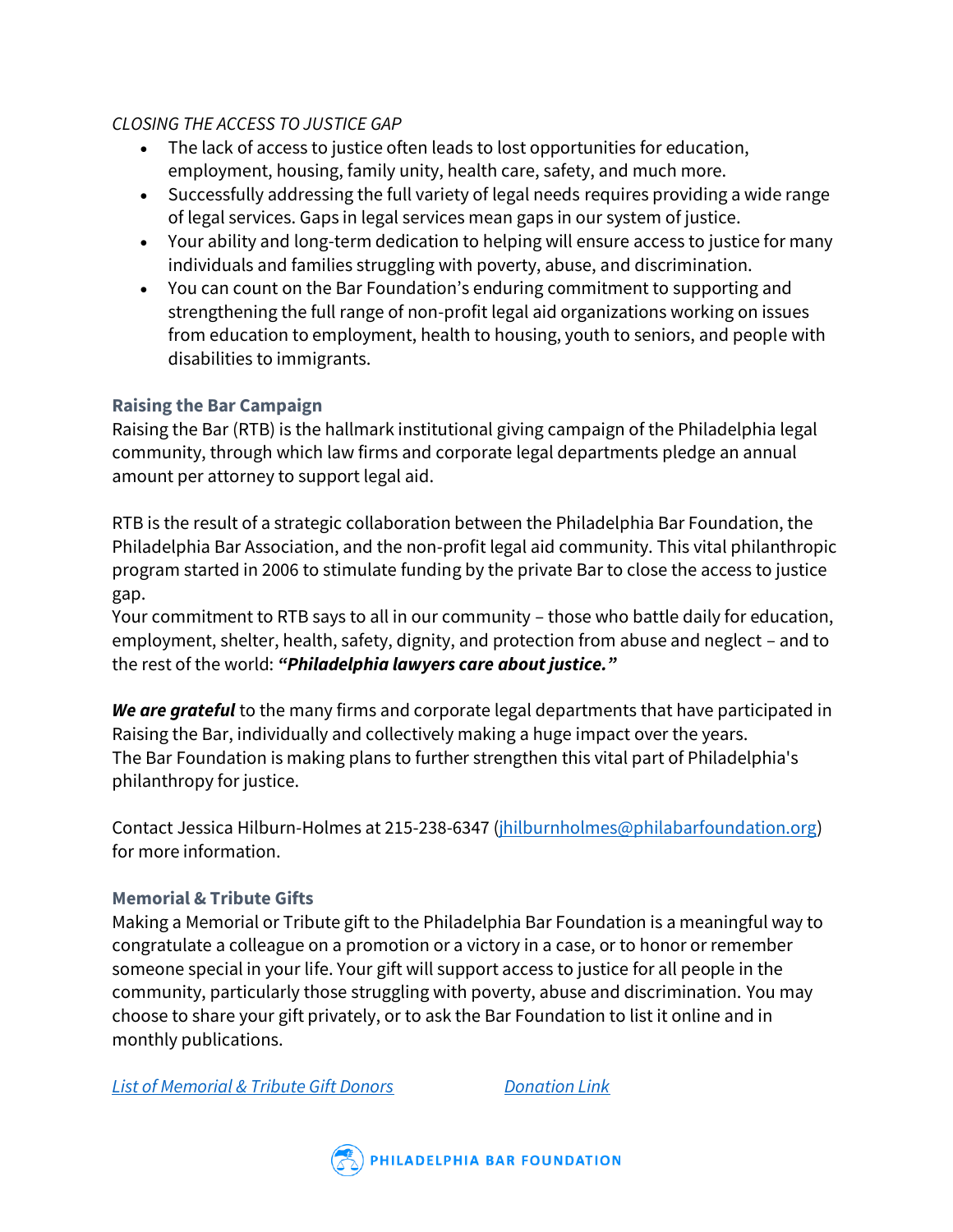# <span id="page-22-0"></span>**Cy Pres Awards**

You can help to initiate a cy pres award to promote equal justice for all individuals and families in the Philadelphia region.

Cy pres funds left from class action lawsuits can make a significant difference by supporting the charitable and public service causes of the Philadelphia Bar Foundation in our community.

The Bar Foundation is uniquely positioned to be a highly appropriate recipient of cy pres in many cases:

- We serve the entire community, both in Philadelphia and beyond.
- We provide grants and other support to nearly 40 non-profit legal aid organizations.
- We support the full range of access to justice issues, including children and youth, consumer issues, education, health, homeless individuals, housing, immigration, incarcerated individuals, individuals with disabilities, seniors, veterans, women, and workers.
- We are an independent, non-profit organization, aligned with the Philadelphia Bar Association, and governed by a Board of Trustees representing many prominent law firms and businesses in the region.

<span id="page-22-1"></span>For more information, contact [Jessica R. Hilburn-Holmes, Esq.](https://www.philabarfoundation.org/staff/jessica-r-hilburn-holmes-esq)

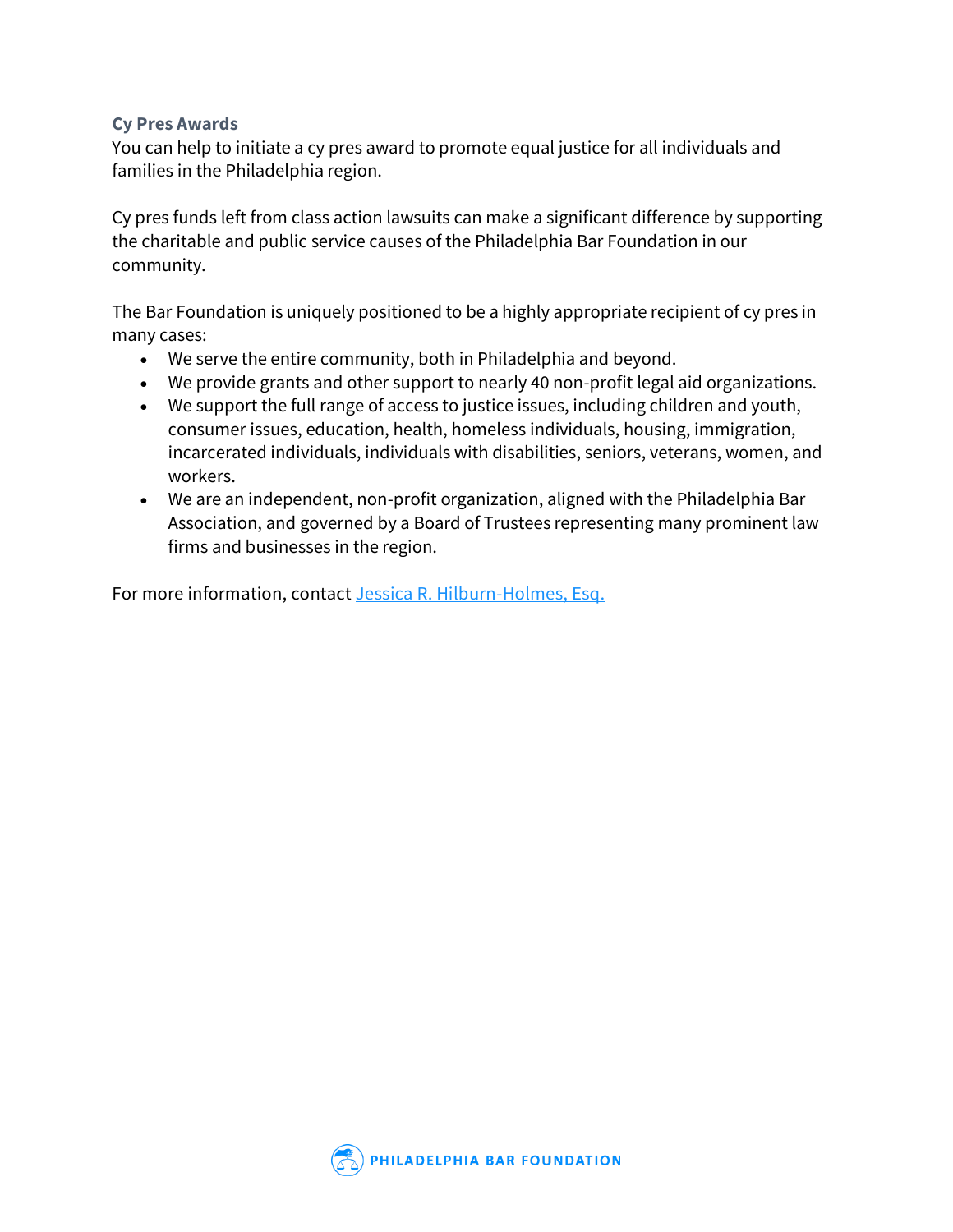# **Arbitration Fee Donations**

Lawyers who volunteer their services as arbitrators in the Court of Common Pleas may designate that all or part of their honorarium be donated to either the Philadelphia Bar Foundation or Community Legal Services. The Arbitration Fee Donation Program is made possible through the joint efforts of the Philadelphia Bar Association, the Philadelphia Bar Foundation, and the Philadelphia Court of Common Pleas.

Click to [download a letter](https://www.philabarfoundation.org/sites/default/files/17.1.31_Arbitration_Letter-With_new_signatures_and_logos.pdf) and a form you can complete to donate your arbitration fee.

We know you understand the mission of the Bar Foundation for access to justice, because your public service as an arbitrator sets an example for our profession and helps to strengthen confidence in the rule of law and the justice system.

*The Philadelphia Bar Foundation* serves nearly 40 non-profit legal aid organizations in Philadelphia, which in turn serve our most vulnerable neighbors, including children and the elderly, the homeless and disabled, and those confronting abuse and discrimination.

*[Community Legal Services](https://www.philabarfoundation.org/grantees/community-legal-services-cls)* is the oldest and largest public interest firm in Philadelphia. A beneficiary of the Philadelphia Bar Foundation, CLS provides civil legal aid, from advice and referral to individual and class representation in a wide range of civil matters, at all levels of the judicial system.

THANK YOU! All participating arbitrators will be appropriately recognized and thanked in the Bar Foundation's Annual Report.

<span id="page-23-0"></span>*[List of Arbitration Fee Donors](https://www.philabarfoundation.org/arbitration-fee-donors)*

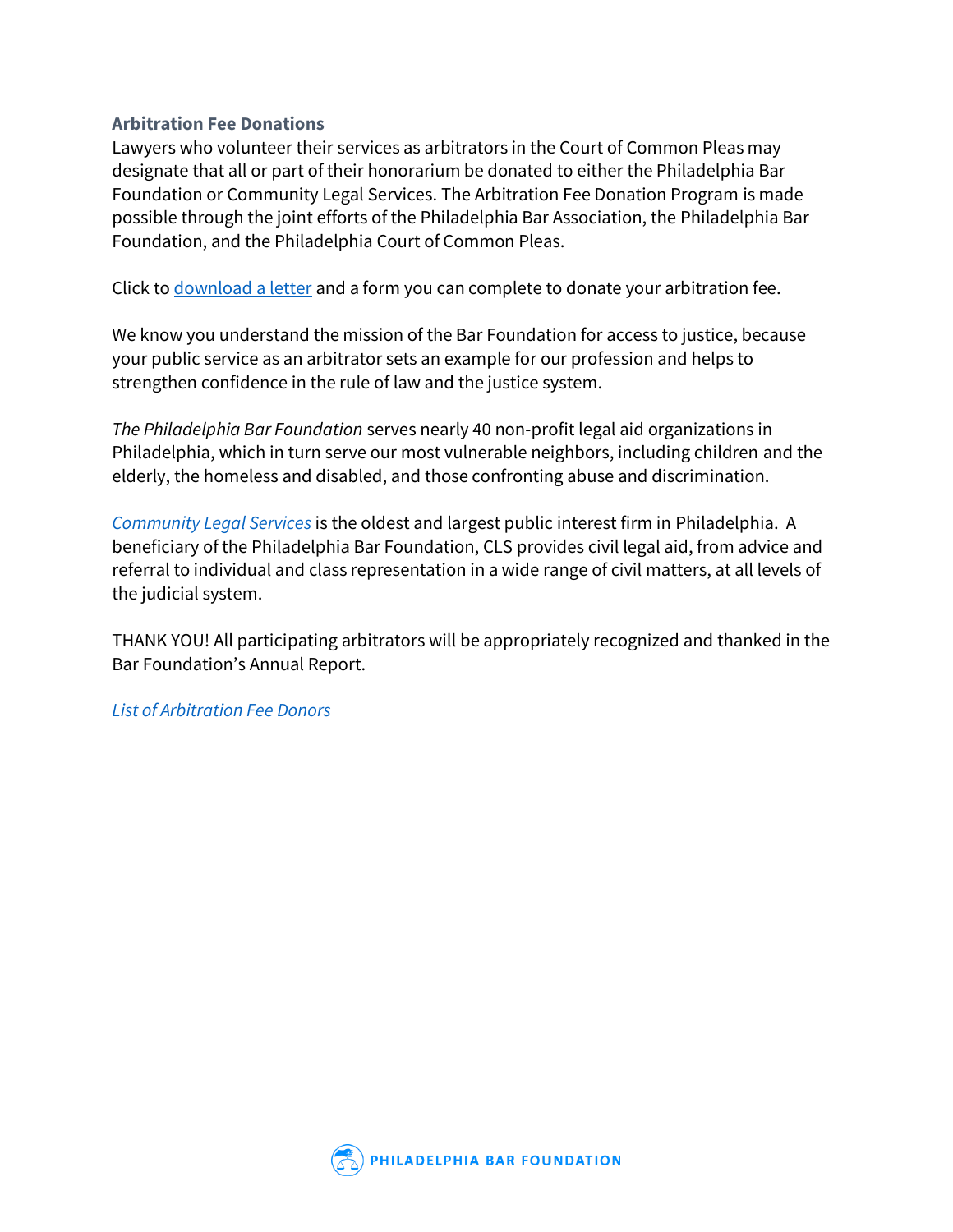# *Testimonials*

The Bar Foundation believes that our donors, other supporters, and the individuals and organizations engaged in our work all share the common principle that access to justice is fundamental to the American experience.

*[Use this simple form](https://www.philabarfoundation.org/support/i-support-legal-aid-pro-bono-because)* to share with us your stories of dedication, advocacy, struggle and success through your support of legal aid and pro bono.

**I support legal aid and pro bono because . . .**

**Deborah R. Gross, Kaufman, Coren & Ress (Chancellor 2017):** "Non-profit legal aid organizations depend on the funding generated through donations and events of the Bar Foundation, and the publicity surrounding the Foundation's many programs is important to keep access to justice issues in the minds of the legal community."

**Louis W. Fryman, partner, Conrad O'Brien PC (Bar Foundation President 1995):** "All citizens are entitled to equal justice. The support of the agencies that serve the underrepresented of our community are essential to the well-being of our citizens. The Bar Association and the Foundation must continue to provide financial aid to those dedicated lawyers devoted to the legal protection of those underrepresented people to assure them of equal justice under the law. … Access to justice for all was permanently engraved in the Foundation by one of the grants, … given to an organization [HIAS] working for the benefit of new immigrants to the United States. … To the present day, we must still provide protection, security, and safety for those seeking asylum in America."

**Kathleen D. Wilkinson, partner, Wilson Elser Moskowitz Edelman & Dicker (Chancellor 2013):** "2013 was the 50th anniversary of the U.S. Supreme Court decision in Gideon v. Wainwright where a right to counsel was established in criminal cases. We applied for and got a grant from the American Bar Association to conduct statewide hearings on whether there is a right to counsel in civil cases, where one's basic human needs, such as shelter, food, custody are at stake. … Chief Justice Ron Castille not only supported a right to counsel in civil cases but also testified that such a right is something so basic that it should be budgeted for by the Commonwealth of Pennsylvania, just as we budget for roads and bridges."

**Amy B. Ginensky, partner, Pepper Hamilton (President 2009-2010):** "I was President of the Foundation during the great recession. Seeing its impact on the non-profits, when funding was drastically cut by almost everyone but the Foundation, taught me how much these organizations and their clients depend on all of us. … Each and every one of us in the legal community can make a real difference by financially supporting the non-profit legal services organizations that day to day are fighting this fight. They can't do it alone; but they can do it and we can make it happen."